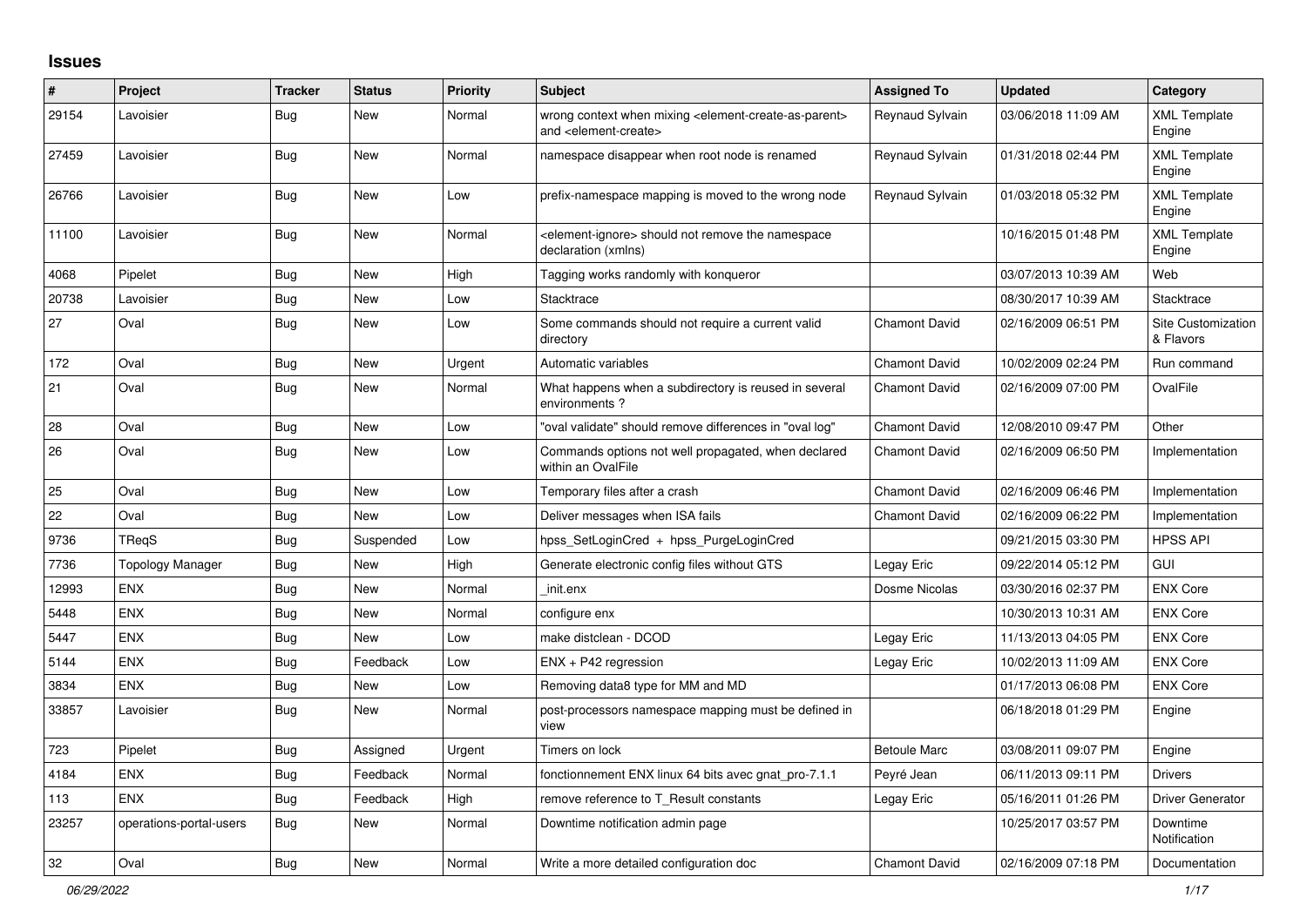| $\#$  | Project                       | <b>Tracker</b> | <b>Status</b> | <b>Priority</b> | <b>Subject</b>                                                                          | <b>Assigned To</b>     | <b>Updated</b>      | Category                         |
|-------|-------------------------------|----------------|---------------|-----------------|-----------------------------------------------------------------------------------------|------------------------|---------------------|----------------------------------|
| 8380  | Lavoisier                     | <b>Bug</b>     | New           | Normal          | remove attribute @evaluated from generated adaptors<br>documentation                    |                        | 10/28/2014 04:51 PM | Doc                              |
| 905   | Oval                          | Bug            | New           | Urgent          | Use of parenthesis in diffline regular expression                                       | <b>Chamont David</b>   | 09/14/2010 06:17 PM | Diff command                     |
| 7644  | <b>Topology Manager</b>       | <b>Bug</b>     | Suspended     | Urgent          | Compilation problem im main branch feature-gui                                          | Legay Eric             | 07/04/2014 02:27 PM | Core TM                          |
| 7490  | <b>Topology Manager</b>       | <b>Bug</b>     | New           | Normal          | Needed libp42.so.1                                                                      |                        | 06/19/2014 11:15 PM | Core TM                          |
| 7073  | <b>Topology Manager</b>       | <b>Bug</b>     | New           | Normal          | Off on GTS tree                                                                         |                        | 05/07/2014 04:55 PM | Core TM                          |
| 7046  | <b>Topology Manager</b>       | <b>Bug</b>     | New           | Normal          | password hardcoded                                                                      | Legay Eric             | 05/06/2014 09:54 AM | Core TM                          |
| 7040  | <b>Topology Manager</b>       | <b>Bug</b>     | New           | Normal          | Fixing configure                                                                        |                        | 04/30/2014 03:46 PM | Core TM                          |
| 5780  | <b>Topology Manager</b>       | <b>Bug</b>     | Feedback      | Normal          | reopening shared file                                                                   | Grave Xavier           | 01/25/2018 09:18 AM | Core TM                          |
| 7566  | Lavoisier                     | <b>Bug</b>     | New           | Low             | fields of view "form" are disabled when they have default<br>value                      |                        | 06/27/2014 04:53 PM | Console                          |
| 7465  | Lavoisier                     | <b>Bug</b>     | New           | Normal          | fix all the relative URL used by the web console                                        |                        | 06/17/2014 04:57 PM | Console                          |
| 1083  | Oval                          | Bug            | <b>New</b>    | Immediate       | oval log -gui                                                                           |                        | 11/16/2010 11:45 AM | <b>Command Line</b><br>Interface |
| 1082  | Oval                          | Bug            | New           | Low             | NO DIFF                                                                                 |                        | 11/16/2010 11:44 AM | <b>Command Line</b><br>Interface |
| 9623  | Lavoisier                     | <b>Bug</b>     | <b>New</b>    | Normal          | SynchronousCacheConnector stays in building state until<br>the calling view is finished |                        | 04/01/2015 06:21 PM | Adaptors                         |
| 5477  | Lavoisier                     | <b>Bug</b>     | Assigned      | Normal          | problem avec HTMLSerializer                                                             | Lequeux Olivier        | 11/15/2013 11:25 AM | Adaptors                         |
| 48784 | <b>XLDP</b>                   | <b>Bug</b>     | New           | Normal          | Jobs en erreurs depuis le 19/01 19h30                                                   |                        | 01/20/2022 10:12 AM |                                  |
| 44518 | IN2P3-Forge                   | <b>Bug</b>     | In progress   | High            | find-user dialog much slower since migration                                            | ROUET Jean-René        | 05/05/2021 02:28 PM |                                  |
| 35692 | Lavoisier                     | <b>Bug</b>     | New           | Normal          | namespace not removed for a given use-case                                              |                        | 11/27/2018 05:35 PM |                                  |
| 17192 | LC <sub>2</sub>               | <b>Bug</b>     | Assigned      | Normal          | The channel 1 is wrongly displayed as 0 even if correctly<br>used                       | Lafage Vincent         | 03/16/2017 05:18 PM |                                  |
| 16627 | CC-IN2P3                      | <b>Bug</b>     | <b>New</b>    | Urgent          | prise cassée bureau 311 b                                                               |                        | 01/12/2017 02:27 PM |                                  |
| 13262 | C <sub>3</sub> F <sub>2</sub> | <b>Bug</b>     | New           | Normal          | improve management of Lomon parameters to explain non<br>convergence                    |                        | 05/02/2016 10:04 AM |                                  |
| 13261 | C3F2                          | Bug            | Assigned      | Normal          | Read double directly as binary format with PQexecParams<br>or PQexecPrepared            | Lafage Vincent         | 05/02/2016 09:55 AM |                                  |
| 13260 | C <sub>3F2</sub>              | Bug            | Assigned      | Normal          | Better protection from code injection with PQescape                                     | Lafage Vincent         | 05/02/2016 09:56 AM |                                  |
| 13226 | <b>CLASS</b>                  | <b>Bug</b>     | New           | Normal          | Typo in prompt                                                                          | <b>LENIAU Baptiste</b> | 04/28/2016 01:44 AM |                                  |
| 12978 | PEM                           | <b>Bug</b>     | New           | Low             | pem-sync pull                                                                           |                        | 03/24/2016 05:11 PM |                                  |
| 12963 | PEM                           | <b>Bug</b>     | New           | Normal          | add tool crash                                                                          |                        | 03/24/2016 09:10 AM |                                  |
| 12962 | PEM                           | Bug            | New           | Normal          | pem-sync list ???                                                                       |                        | 03/24/2016 09:05 AM |                                  |
| 11059 | <b>CLASS</b>                  | <b>Bug</b>     | New           | Normal          | Bad packaging of 4.1.0.tar.gaz                                                          |                        | 10/09/2015 06:31 AM |                                  |
| 10786 | <b>CLASS</b>                  | <b>Bug</b>     | New           | Normal          | CLASS Stopped by a "KILL" signal                                                        |                        | 08/31/2015 07:00 PM |                                  |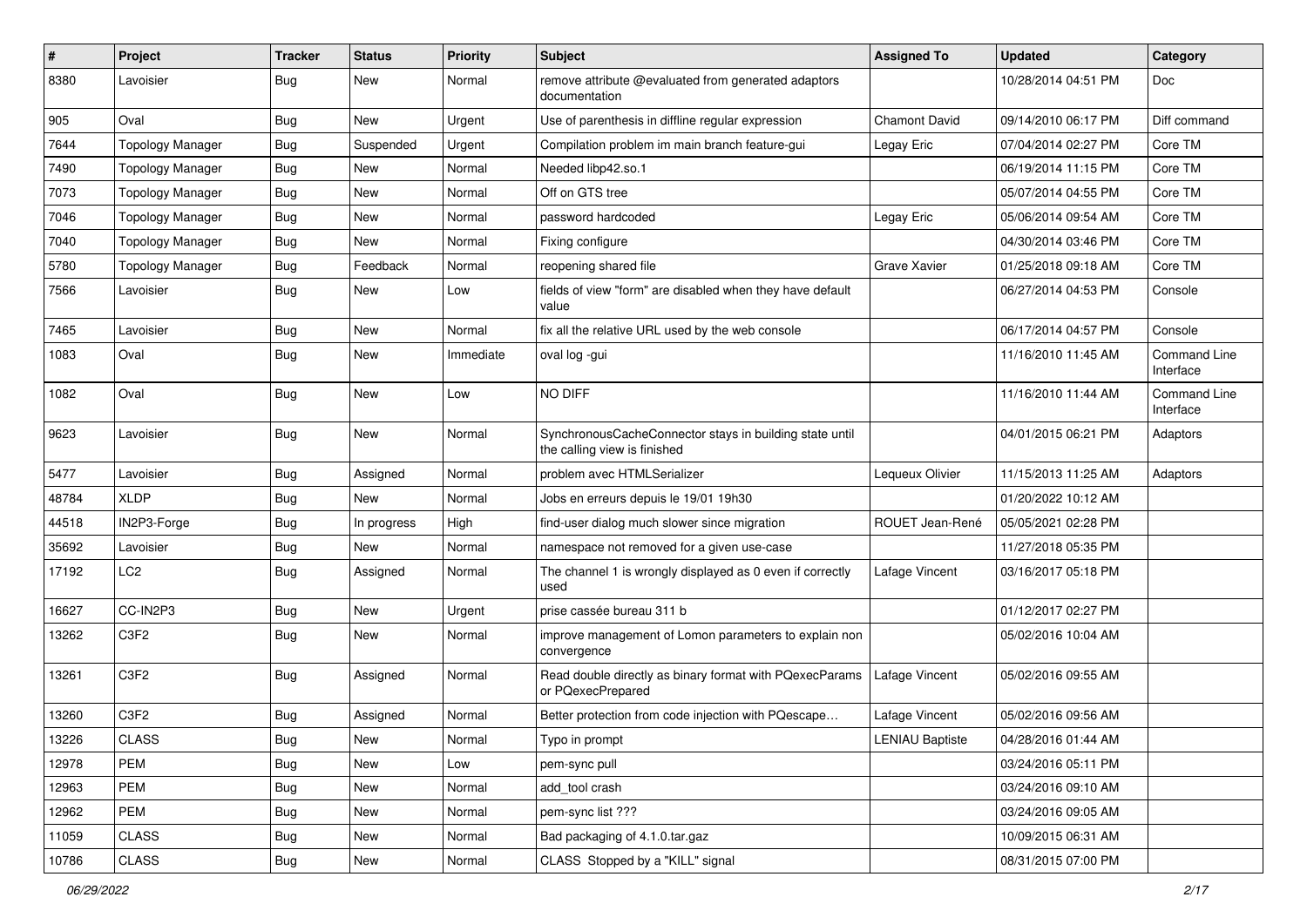| $\vert$ # | Project                              | <b>Tracker</b> | <b>Status</b> | <b>Priority</b> | <b>Subject</b>                                                                          | <b>Assigned To</b>                 | <b>Updated</b>      | Category |
|-----------|--------------------------------------|----------------|---------------|-----------------|-----------------------------------------------------------------------------------------|------------------------------------|---------------------|----------|
| 10498     | TReqS                                | <b>Bug</b>     | In progress   | Normal          | Mysql Deadlock                                                                          |                                    | 08/03/2015 08:44 AM |          |
| 10314     | <b>PEM</b>                           | Bug            | <b>New</b>    | High            | Environment compliant with CLI                                                          |                                    | 07/07/2015 09:57 AM |          |
| 10313     | <b>PEM</b>                           | Bug            | <b>New</b>    | Normal          | Error message to change !                                                               |                                    | 07/07/2015 09:51 AM |          |
| 10311     | TReqS                                | Bug            | Suspended     | Normal          | Dispatcher create a new queue once the 1st one is<br>activated                          | Chambon Bernard                    | 07/09/2015 03:25 PM |          |
| 10274     | PEM                                  | <b>Bug</b>     | <b>New</b>    | Normal          | SYSTEM.ASSERTIONS.ASSERT_FAILURE                                                        |                                    | 07/01/2015 11:12 AM |          |
| 9916      | <b>CLASS</b>                         | <b>Bug</b>     | Feedback      | Urgent          | CLASS compilation fails with gcc5 (5.1.0)                                               |                                    | 06/30/2015 11:55 PM |          |
| 9883      | <b>CLASS</b>                         | Bug            | <b>New</b>    | High            | Copy past from user manual                                                              |                                    | 05/18/2015 10:26 PM |          |
| 9784      | <b>CLASS</b>                         | Bug            | In progress   | Normal          | Wrong diagnosis                                                                         | MOUGINOT Baptiste                  | 05/05/2015 02:21 PM |          |
| 9695      | TReqS                                | <b>Bug</b>     | In progress   | Normal          | Facing ConcurrentModificationException?                                                 | Chambon Bernard                    | 04/14/2015 04:12 PM |          |
| 9558      | TReqS                                | <b>Bug</b>     | <b>New</b>    | Normal          | hpss_cache                                                                              | <b>Brinette</b><br>Pierre-Emmanuel | 04/14/2015 04:15 PM |          |
| 9317      | TReqS                                | <b>Bug</b>     | In progress   | Normal          | Check scalability                                                                       | Chambon Bernard                    | 07/09/2015 03:31 PM |          |
| 9316      | TReqS                                | <b>Bug</b>     | In progress   | Normal          | Check stability                                                                         | Chambon Bernard                    | 07/09/2015 03:31 PM |          |
| 8995      | SphereLib                            | <b>Bug</b>     | <b>New</b>    | High            | python2.7-config                                                                        |                                    | 01/28/2015 04:21 PM |          |
| 8669      | <b>DCOD</b>                          | Bug            | <b>New</b>    | Normal          | error during compilation                                                                |                                    | 12/05/2014 06:19 PM |          |
| 8379      | Lavoisier                            | <b>Bug</b>     | <b>New</b>    | Normal          | NullPointerException at startup                                                         |                                    | 10/28/2014 04:49 PM |          |
| 8217      | Lavoisier                            | <b>Bug</b>     | <b>New</b>    | Normal          | Logo demo view seems broken                                                             |                                    | 10/13/2014 02:06 PM |          |
| 8055      | Lavoisier                            | <b>Bug</b>     | <b>New</b>    | Normal          | view "debug" fails when Lavoisier is installed in a directory<br>with special character |                                    | 09/19/2014 05:02 PM |          |
| 7706      | <b>AGATA</b>                         | Bug            | <b>New</b>    | Normal          | update IRC services                                                                     | Legay Eric                         | 07/10/2014 12:35 PM |          |
| 7655      | <b>AGATA DAQ</b>                     | Bug            | <b>New</b>    | Normal          | E-log                                                                                   |                                    | 07/08/2014 09:46 AM |          |
| 7587      | <b>Topology Manager</b>              | <b>Bug</b>     | <b>New</b>    | High            | Replace an item                                                                         |                                    | 06/30/2014 05:42 PM |          |
| 6062      | <b>CLASS</b>                         | Bug            | <b>New</b>    | Normal          | FabricationPLant Parallelisation (in CLASS.cxx)                                         |                                    | 02/10/2014 11:59 AM |          |
| 5795      | Electronic Control and<br>Monitoring | Bug            | Feedback      | Normal          | Time out digitizer sever                                                                | Pietri Stephane                    | 01/13/2014 10:32 AM |          |
| 5765      | <b>AGATA DAQ</b>                     | <b>Bug</b>     | New           | Normal          | Anode01                                                                                 |                                    | 01/08/2014 02:44 PM |          |
| 5759      | Electronic Control and<br>Monitoring | Bug            | Feedback      | Normal          | bug checknarvalnodes 1                                                                  | Ralet Damian                       | 01/17/2014 10:54 AM |          |
| 5592      | $\sf DCOD$                           | <b>Bug</b>     | New           | Low             | environment test missing in ./configure                                                 |                                    | 11/29/2013 11:19 AM |          |
| 5462      | <b>DCOD</b>                          | Bug            | Feedback      | Low             | Cleaning tags                                                                           | Grave Xavier                       | 01/25/2018 09:25 AM |          |
| 3673      | Smurf                                | Bug            | Feedback      | Low             | gestion des options de smupdate                                                         | Wernli Fabien                      | 02/04/2013 11:13 AM |          |
| 3154      | C3F2                                 | <b>Bug</b>     | Assigned      | High            | Uniformisation of range and color                                                       | Lafage Vincent                     | 03/25/2016 01:06 AM |          |
| 2753      | Pipelet                              | Bug            | New           | Urgent          | retrieve hook name from source code                                                     |                                    | 05/22/2012 02:36 PM |          |
| 2373      | LC <sub>2</sub>                      | Bug            | Assigned      | Low             | Test of responsivity                                                                    | Lafage Vincent                     | 12/20/2011 03:50 PM |          |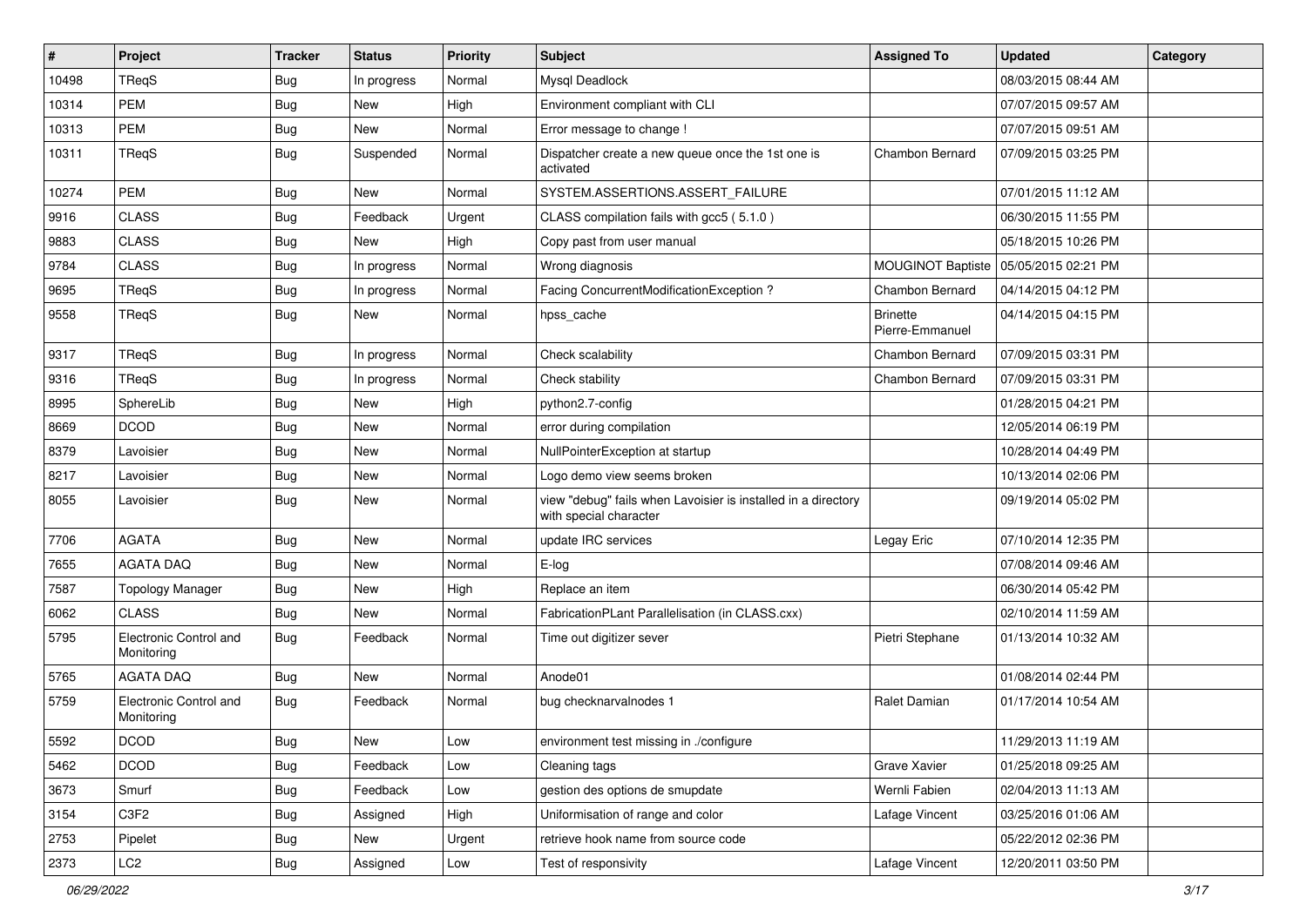| $\vert$ # | Project                 | <b>Tracker</b> | <b>Status</b> | <b>Priority</b> | <b>Subject</b>                                                                                             | <b>Assigned To</b>                 | <b>Updated</b>      | Category                      |
|-----------|-------------------------|----------------|---------------|-----------------|------------------------------------------------------------------------------------------------------------|------------------------------------|---------------------|-------------------------------|
| 1566      | Pipelet                 | <b>Bug</b>     | New           | Low             | Bug daemon cherrypy on Macintosh                                                                           |                                    | 05/10/2011 12:14 PM |                               |
| 1561      | Smurf                   | <b>Bug</b>     | New           | Normal          | Smurf::RRD does not support "base"                                                                         |                                    | 04/13/2011 05:00 PM |                               |
| 1438      | TRegS                   | <b>Bug</b>     | Assigned      | Normal          | Verifier le status des queues dans treqs                                                                   | <b>Brinette</b><br>Pierre-Emmanuel | 03/24/2015 04:13 PM |                               |
| 1437      | Pipelet                 | Bug            | New           | Normal          | str parents not updated in time for glob parent                                                            |                                    | 03/10/2011 05:51 PM |                               |
| 1253      | LC2                     | <b>Bug</b>     | Assigned      | Low             | use / harden checks of getline                                                                             | Lafage Vincent                     | 01/17/2011 01:32 PM |                               |
| 1252      | LC2                     | Bug            | Assigned      | Low             | What is the proper Parsing Algorithm?                                                                      | Lafage Vincent                     | 01/17/2011 11:34 AM |                               |
| 1235      | LC <sub>2</sub>         | <b>Bug</b>     | Assigned      | Low             | shared-lib-calls-exit                                                                                      | Lafage Vincent                     | 01/13/2011 12:16 AM |                               |
| 1003      | SphereLib               | Bug            | <b>New</b>    | Normal          | ps detection                                                                                               |                                    | 10/15/2010 01:51 PM |                               |
| 938       | SphereLib               | Bug            | New           | Low             | Construction icosahedron                                                                                   |                                    | 09/29/2010 11:32 AM |                               |
| 714       | TReqS                   | <b>Bug</b>     | New           | High            | Annuler un staging en cours                                                                                |                                    | 03/24/2015 04:34 PM |                               |
| 432       | Smurf                   | Bug            | New           | High            | creation de fichiers vides                                                                                 |                                    | 04/23/2021 11:44 AM |                               |
| 351       | RIsngCons               | Bug            | New           | Urgent          | Refresh only on action                                                                                     | <b>Puel Mattieu</b>                | 04/08/2016 04:07 PM |                               |
| 26907     | Lavoisier               | Feature        | New           | Normal          | implement XPath function format-number()                                                                   |                                    | 01/10/2018 03:18 PM | <b>XML Template</b><br>Engine |
| 9563      | Lavoisier               | Feature        | New           | Normal          | support <elements-ignore> into<br/><element-create-as-parent></element-create-as-parent></elements-ignore> |                                    | 03/30/2015 10:30 AM | <b>XML Template</b><br>Engine |
| 8817      | Lavoisier               | Feature        | New           | Normal          | develop a XML template optimizer                                                                           |                                    | 12/19/2014 05:10 PM | <b>XML Template</b><br>Engine |
| 8261      | Lavoisier               | Feature        | New           | Normal          | support attribute @out-xpath on <element></element>                                                        |                                    | 10/17/2014 07:15 PM | <b>XML Template</b><br>Engine |
| 8172      | Lavoisier               | Feature        | New           | Normal          | support XPath function append()                                                                            |                                    | 10/06/2014 10:43 AM | <b>XML Template</b><br>Engine |
| 32928     | Lavoisier               | Feature        | New           | Normal          | support enumeration in route properties                                                                    |                                    | 05/18/2018 02:23 PM | Service                       |
| 5525      | Lavoisier               | Feature        | Assigned      | Low             | enable configuring trust-store with a directory                                                            | <b>Schwarz Lionel</b>              | 11/19/2013 03:16 PM | Service                       |
| 174       | Oval                    | Feature        | <b>New</b>    | High            | oval run -o                                                                                                | <b>Chamont David</b>               | 10/02/2009 02:47 PM | Run command                   |
| 31        | Oval                    | Feature        | New           | Normal          | Apply a command to a subdirectory subset?                                                                  | <b>Chamont David</b>               | 02/16/2009 07:14 PM | Run command                   |
| 30        | Oval                    | Feature        | New           | High            | Use environments as targets to the step commands                                                           | <b>Chamont David</b>               | 02/16/2009 07:12 PM | Run command                   |
| 35045     | operations-portal-users | Feature        | New           | Normal          | Tasks for the release                                                                                      |                                    | 09/20/2018 10:48 AM | Others                        |
| 923       | Oval                    | Feature        | New           | Normal          | oval reset                                                                                                 | <b>Chamont David</b>               | 09/20/2010 05:16 PM | Other                         |
| 36        | Oval                    | Feature        | New           | Low             | Extend tasks with begin/end directory commands                                                             | <b>Chamont David</b>               | 02/16/2009 07:42 PM | Other                         |
| 29        | Oval                    | Feature        | New           | Low             | The build tool should handle directories?                                                                  | <b>Chamont David</b>               | 02/16/2009 07:06 PM | Other                         |
| 37        | Oval                    | Feature        | New           | Low             | Automatically select the shell flavor                                                                      | <b>Chamont David</b>               | 02/16/2009 07:44 PM | Implementation                |
| 34        | Oval                    | Feature        | New           | Normal          | Extend input/output control                                                                                | <b>Chamont David</b>               | 02/16/2009 07:27 PM | Implementation                |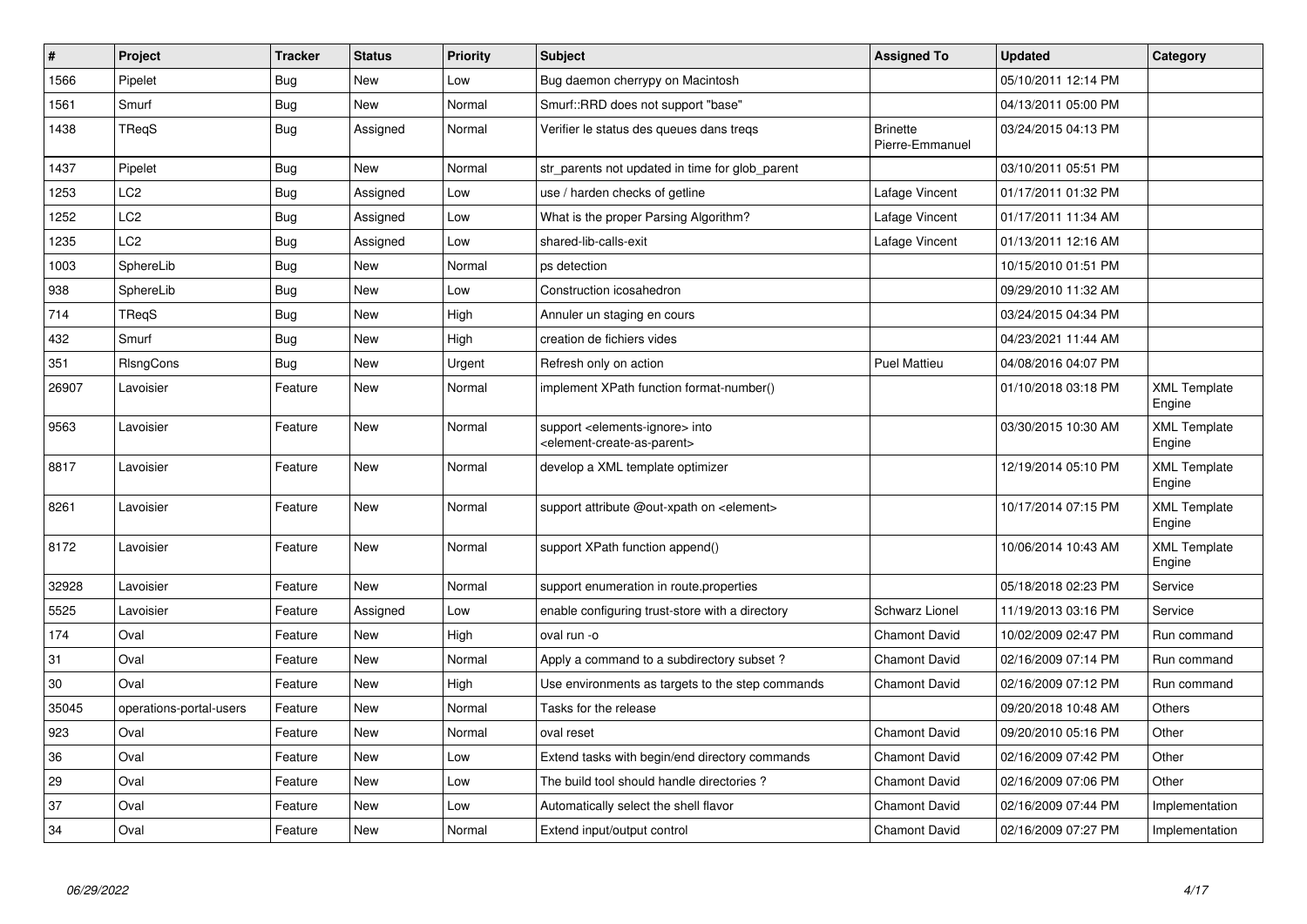| $\pmb{\#}$ | Project                 | <b>Tracker</b> | <b>Status</b> | <b>Priority</b> | Subject                                                                                           | <b>Assigned To</b>       | <b>Updated</b>      | Category                       |
|------------|-------------------------|----------------|---------------|-----------------|---------------------------------------------------------------------------------------------------|--------------------------|---------------------|--------------------------------|
| 7463       | Lavoisier               | Feature        | New           | Normal          | add attribute tpl:url.                                                                            |                          | 06/17/2014 04:54 PM | <b>HTML Template</b><br>Engine |
| 7486       | <b>Topology Manager</b> | Feature        | New           | Normal          | Modification of information                                                                       |                          | 06/19/2014 02:41 PM | GUI                            |
| 7483       | <b>Topology Manager</b> | Feature        | New           | Normal          | Protect modification                                                                              |                          | 06/19/2014 02:27 PM | <b>GUI</b>                     |
| 7072       | <b>Topology Manager</b> | Feature        | Feedback      | Normal          | name main detector                                                                                | Michelagnoli<br>Caterina | 05/12/2014 01:59 PM | GUI                            |
| 7036       | <b>Topology Manager</b> | Feature        | New           | Normal          | Adding window to choose experiment                                                                | Legay Eric               | 04/30/2014 03:12 PM | GUI                            |
| 8693       | <b>ENX</b>              | Feature        | New           | Normal          | sauver log level                                                                                  |                          | 12/09/2014 03:54 PM | <b>ENX Core</b>                |
| 4652       | <b>ENX</b>              | Feature        | New           | Low             | rename appenders.ad[sb]                                                                           |                          | 06/13/2013 10:19 AM | <b>ENX Core</b>                |
| 2644       | <b>ENX</b>              | Feature        | New           | Low             | Que faire en cas de multiple connexion sans quit                                                  |                          | 01/22/2013 05:04 PM | <b>ENX Core</b>                |
| 659        | <b>ENX</b>              | Feature        | New           | Normal          | Gestion des arbres DOM                                                                            |                          | 01/16/2013 11:33 AM | <b>ENX Core</b>                |
| 656        | <b>ENX</b>              | Feature        | New           | Low             | named register                                                                                    |                          | 01/30/2013 03:59 PM | <b>ENX Core</b>                |
| 42         | <b>ENX</b>              | Feature        | New           | Urgent          | Module ID Handler                                                                                 |                          | 06/05/2013 02:27 PM | <b>ENX Core</b>                |
| 41294      | Lavoisier               | Feature        | New           | High            | add support for attribute @null in namespace<br>http://software.in2p3.fr/lavoisier/tables.xsd     | Reynaud Sylvain          | 09/25/2020 03:38 PM | Engine                         |
| 33350      | Lavoisier               | Feature        | New           | Low             | add a XPath function multireplace()                                                               |                          | 05/31/2018 03:49 PM | Engine                         |
| 27576      | Lavoisier               | Feature        | New           | Normal          | add a parameter "priority" on WhenCreatedTrigger                                                  |                          | 02/02/2018 03:18 PM | Engine                         |
| 27570      | Lavoisier               | Feature        | New           | Normal          | NotifiedTrigger should bypass attribute @ignore-during                                            |                          | 02/02/2018 03:05 PM | Engine                         |
| 9624       | Lavoisier               | Feature        | New           | Normal          | when cache is empty and being built, user queries should<br>be waiting for it rather than failing |                          | 04/01/2015 06:30 PM | Engine                         |
| 9606       | Lavoisier               | Feature        | New           | High            | add attribute @encoding to element <connector></connector>                                        |                          | 03/31/2015 06:29 PM | Engine                         |
| 9564       | Lavoisier               | Feature        | New           | Normal          | reorganize <pre-renderer> section</pre-renderer>                                                  |                          | 03/30/2015 10:37 AM | Engine                         |
| 9562       | Lavoisier               | Feature        | New           | Normal          | re-implement <pre-renderers> in streaming mode</pre-renderers>                                    |                          | 03/30/2015 10:32 AM | Engine                         |
| 8405       | Lavoisier               | Feature        | New           | Normal          | implement XPath function choose not null(arg1, arg2)                                              |                          | 10/30/2014 02:21 PM | Engine                         |
| 8404       | Lavoisier               | Feature        | New           | Normal          | support parameters in <pre-renderers></pre-renderers>                                             |                          | 10/30/2014 11:03 AM | Engine                         |
| 8258       | Lavoisier               | Feature        | New           | Normal          | add attribute @default to <renderers></renderers>                                                 |                          | 10/17/2014 07:07 PM | Engine                         |
| 8241       | Lavoisier               | Feature        | New           | Normal          | improve dropdown list of view "form"                                                              |                          | 10/15/2014 06:05 PM | Engine                         |
| 7619       | Lavoisier               | Feature        | New           | Normal          | replace @INCLUDES with #include in properties files                                               |                          | 07/04/2014 11:17 AM | Engine                         |
| 7461       | Lavoisier               | Feature        | New           | High            | add XPath function url()                                                                          |                          | 02/17/2015 01:04 PM | Engine                         |
| 6353       | Lavoisier               | Feature        | New           | Low             | support new parameter type "Language"                                                             |                          | 03/24/2014 10:40 AM | Engine                         |
| 6325       | Lavoisier               | Feature        | New           | Low             | enable limiting the maximum output size                                                           |                          | 03/24/2014 10:40 AM | Engine                         |
| 6303       | Lavoisier               | Feature        | New           | Low             | support attributes @package and @id on <config></config>                                          |                          | 03/24/2014 10:31 AM | Engine                         |
| 6260       | Lavoisier               | Feature        | New           | Low             | support introspection of view-template                                                            |                          | 03/24/2014 10:40 AM | Engine                         |
| 5558       | Lavoisier               | Feature        | New           | Low             | add XPath function build_xpath()                                                                  |                          | 11/29/2013 09:58 AM | Engine                         |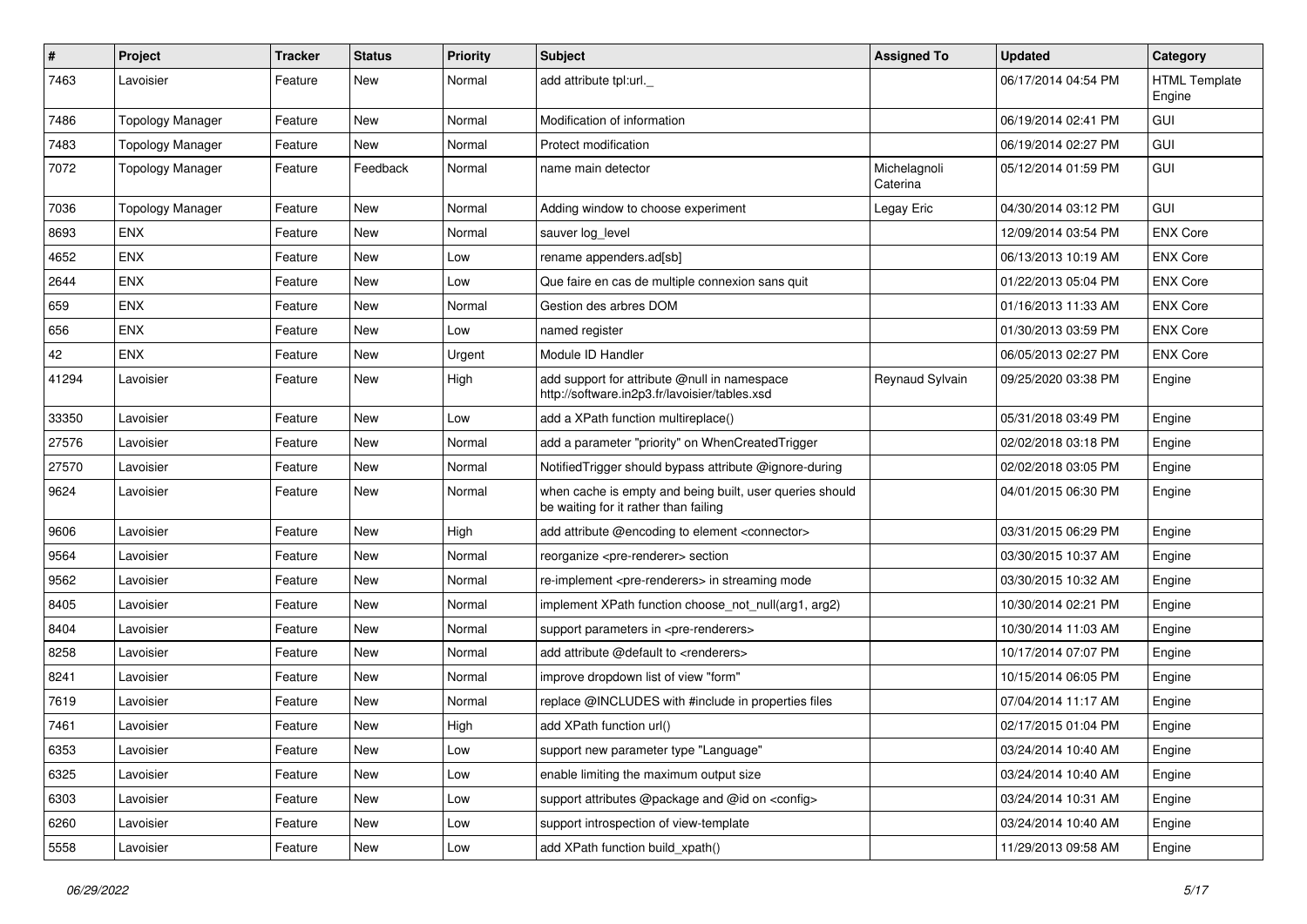| $\sharp$ | Project                 | <b>Tracker</b> | <b>Status</b> | <b>Priority</b> | Subject                                                                         | <b>Assigned To</b>  | <b>Updated</b>      | Category                |
|----------|-------------------------|----------------|---------------|-----------------|---------------------------------------------------------------------------------|---------------------|---------------------|-------------------------|
| 5090     | Lavoisier               | Feature        | New           | Low             | add new adaptor type : <writer></writer>                                        |                     | 03/24/2014 10:26 AM | Engine                  |
| 734      | Pipelet                 | Feature        | Assigned      | Low             | Rapport Latex                                                                   | <b>Betoule Marc</b> | 02/10/2011 11:52 PM | Engine                  |
| 5527     | <b>ENX</b>              | Feature        | New           | Low             | Named register list                                                             |                     | 11/18/2013 05:30 PM | <b>Drivers</b>          |
| 852      | <b>ENX</b>              | Feature        | New           | Low             | Better handling of exception in empty skeleton                                  | Legay Eric          | 01/30/2013 03:58 PM | <b>Driver Generator</b> |
| 35       | Oval                    | Feature        | <b>New</b>    | Normal          | Give less importance to the build step                                          | Chamont David       | 02/16/2009 07:41 PM | Documentation           |
| 30741    | Lavoisier               | Feature        | New           | Low             | add research button on web site                                                 |                     | 04/04/2018 10:53 AM | Doc                     |
| 30735    | Lavoisier               | Feature        | <b>New</b>    | Low             | write documentation about the admin web console                                 |                     | 04/04/2018 10:52 AM | <b>Doc</b>              |
| 33       | Oval                    | Feature        | New           | Normal          | Support for gzipped ref files                                                   | Chamont David       | 02/16/2009 07:23 PM | Diff command            |
| 35044    | operations-portal-users | Feature        | New           | Normal          | New ROD dashboard                                                               |                     | 09/20/2018 10:42 AM | Dashboard               |
| 8645     | ROD-DASHBOARD           | Feature        | In progress   | Normal          | ROD dashboard: only verify when closing ticket                                  |                     | 04/21/2021 12:52 PM | Dashboard               |
| 5719     | <b>Topology Manager</b> | Feature        | New           | Low             | Launching server easily                                                         | Dosme Nicolas       | 01/09/2014 03:53 PM | Core TM                 |
| 9622     | Lavoisier               | Feature        | New           | Normal          | add links to fallback views into view "dependencies"                            |                     | 04/01/2015 06:19 PM | Console                 |
| 9086     | Lavoisier               | Feature        | New           | High            | enable refreshing all notifiable caches with one single click                   |                     | 02/09/2015 12:37 PM | Console                 |
| 7464     | Lavoisier               | Feature        | New           | Normal          | replace XSL with HTML template in web console                                   |                     | 06/17/2014 04:55 PM | Console                 |
| 7325     | Lavoisier               | Feature        | New           | Normal          | support filtering dependencies graph by categories                              |                     | 06/04/2014 05:14 PM | Console                 |
| 5442     | Lavoisier               | Feature        | New           | Low             | create a view 'stoppoint'                                                       | Lequeux Olivier     | 10/29/2013 05:02 PM | Console                 |
| 9496     | Lavoisier               | Feature        | New           | High            | upgrade to more recent version of JSW                                           |                     | 03/18/2015 06:34 PM | <b>Build</b>            |
| 11915    | Lavoisier               | Feature        | New           | Normal          | change the parameters of plugin ChartRenderer                                   |                     | 02/05/2016 12:25 PM | Adaptors                |
| 10315    | Lavoisier               | Feature        | New           | Normal          | Index size of IndexedFileCache plugin is limited by the<br>max number of inodes |                     | 07/07/2015 10:12 AM | Adaptors                |
| 9778     | Lavoisier               | Feature        | New           | Normal          | support cookies in HTTPConnector                                                |                     | 04/28/2015 01:39 PM | Adaptors                |
| 9607     | Lavoisier               | Feature        | New           | Normal          | Add SAML 2.0 support in Lavoisier                                               |                     | 04/01/2015 11:32 AM | Adaptors                |
| 9560     | Lavoisier               | Feature        | New           | Normal          | SurroundSerializer should ignore header lines (starting<br>with $\langle$ ?)    |                     | 03/30/2015 10:17 AM | Adaptors                |
| 9559     | Lavoisier               | Feature        | New           | Normal          | develop a TextRenderer plugin                                                   |                     | 03/30/2015 10:15 AM | Adaptors                |
| 9467     | Lavoisier               | Feature        | <b>New</b>    | Normal          | improve flexibility of JSONRenderer                                             |                     | 03/16/2015 01:54 PM | Adaptors                |
| 8260     | Lavoisier               | Feature        | New           | Normal          | develop plugin ElementProcessor                                                 |                     | 10/17/2014 07:10 PM | Adaptors                |
| 8259     | Lavoisier               | Feature        | New           | Normal          | support parameter "renderer" in ZipRenderer and<br>GZipRenderer                 |                     | 10/17/2014 07:08 PM | Adaptors                |
| 8240     | Lavoisier               | Feature        | New           | Normal          | LDAPConnector/LDIFSerializer should generate data in<br><b>DSML</b> format      |                     | 10/15/2014 06:02 PM | Adaptors                |
| 7649     | Lavoisier               | Feature        | New           | Normal          | develop a XMLTemplateProcessor plugin                                           |                     | 07/04/2014 05:52 PM | Adaptors                |
| 6864     | Lavoisier               | Feature        | New           | Low             | support IP v6 in adaptor IPAddressAuthenticator                                 | Schwarz Lionel      | 04/15/2014 02:11 PM | Adaptors                |
| 6687     | Lavoisier               | Feature        | New           | Low             | develop a CronTrigger                                                           |                     | 03/27/2014 04:36 PM | Adaptors                |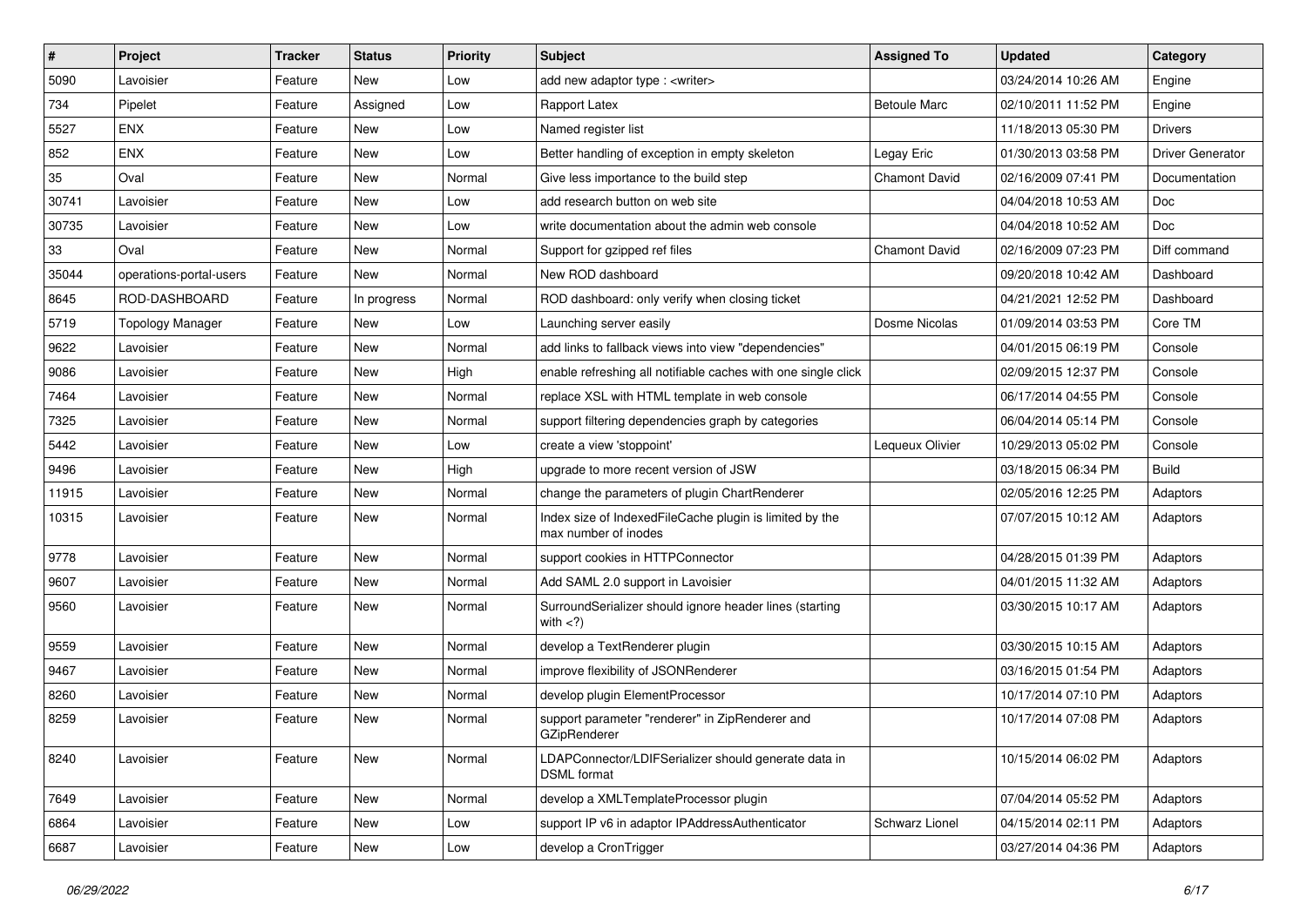| $\vert$ # | Project   | <b>Tracker</b> | <b>Status</b> | <b>Priority</b> | <b>Subject</b>                                                                                                 | <b>Assigned To</b>     | <b>Updated</b>      | Category |
|-----------|-----------|----------------|---------------|-----------------|----------------------------------------------------------------------------------------------------------------|------------------------|---------------------|----------|
| 6360      | Lavoisier | Feature        | New           | Low             | develop a EntriesProcessor (or a EntriesRenderer)                                                              |                        | 03/05/2014 03:22 PM | Adaptors |
| 5009      | Lavoisier | Feature        | <b>New</b>    | Low             | <b>ICalRenderer</b>                                                                                            |                        | 01/21/2014 06:02 PM | Adaptors |
| 5008      | Lavoisier | Feature        | New           | Low             | <b>ICalSerializer</b>                                                                                          |                        | 01/21/2014 06:01 PM | Adaptors |
| 4934      | Lavoisier | Feature        | New           | Low             | implement some additional cache adaptors                                                                       |                        | 02/07/2014 04:59 PM | Adaptors |
| 4906      | Lavoisier | Feature        | New           | Low             | XPath2SQLTemplate : add support for SQL functions                                                              |                        | 03/24/2014 10:26 AM | Adaptors |
| 4905      | Lavoisier | Feature        | New           | Low             | XPath2SQLTemplate: add support for XPath functions                                                             |                        | 03/24/2014 10:26 AM | Adaptors |
| 4904      | Lavoisier | Feature        | New           | Low             | XPath2SQLTemplate : add support for ORDER BY                                                                   |                        | 03/24/2014 10:26 AM | Adaptors |
| 4871      | Lavoisier | Feature        | New           | Low             | ExcelSerializer                                                                                                |                        | 03/24/2014 10:26 AM | Adaptors |
| 4870      | Lavoisier | Feature        | New           | Low             | BinarySerializer                                                                                               |                        | 03/24/2014 10:26 AM | Adaptors |
| 4867      | Lavoisier | Feature        | New           | Low             | ScalaProcessor                                                                                                 |                        | 03/24/2014 10:26 AM | Adaptors |
| 4866      | Lavoisier | Feature        | New           | Low             | <b>XQueryConnector</b>                                                                                         |                        | 03/24/2014 10:26 AM | Adaptors |
| 4865      | Lavoisier | Feature        | New           | Low             | support remote connection in JMXConnector                                                                      |                        | 03/24/2014 10:26 AM | Adaptors |
| 4863      | Lavoisier | Feature        | New           | Low             | YAMLRenderer                                                                                                   |                        | 03/24/2014 10:26 AM | Adaptors |
| 48757     | LabInvent | Feature        | New           | Immediate       | *** F - DIVERS TODO (à dispatcher)                                                                             | <b>Pallier Etienne</b> | 01/19/2022 04:12 PM |          |
| 47957     | LabInvent | Feature        | New           | Normal          | *** F - ENTITY - Les GROUPES (de User ou Materiel) :<br>Thématique, Métier, Projet, Site (+ Pole ou Service ?) |                        | 12/13/2021 11:12 AM |          |
| 47951     | LabInvent | Feature        | New           | Normal          | *** F - Etiquettes & Imprimantes                                                                               |                        | 11/30/2021 01:42 PM |          |
| 47932     | LabInvent | Feature        | New           | Normal          | *** F - DOC (documentation)                                                                                    |                        | 11/30/2021 01:10 PM |          |
| 47921     | LabInvent | Feature        | New           | Immediate       | *** F - Framework CakePhp                                                                                      |                        | 12/02/2021 04:45 PM |          |
| 47895     | LabInvent | Feature        | New           | Normal          | *** F - ENTITY - Documents attachés (à Materiel ou Suivi)                                                      |                        | 12/13/2021 11:09 AM |          |
| 47875     | LabInvent | Feature        | New           | Urgent          | *** F - ENTITY GÉNÉRIQUE - Actions & Vues génériques<br>(& Refactorisation)                                    |                        | 12/01/2021 11:21 AM |          |
| 47869     | LabInvent | Feature        | New           | Normal          | *** F - Tests                                                                                                  |                        | 12/06/2021 02:28 PM |          |
| 47866     | LabInvent | Feature        | New           | Urgent          | *** F - Installation                                                                                           |                        | 12/13/2021 11:08 AM |          |
| 47865     | LabInvent | Feature        | New           | Normal          | *** F - Configuration générale                                                                                 |                        | 12/13/2021 11:06 AM |          |
| 47864     | LabInvent | Feature        | New           | Normal          | *** F - ENTITY - Autres                                                                                        |                        | 11/30/2021 12:57 PM |          |
| 47863     | LabInvent | Feature        | New           | High            | *** F - ENTITY - Users                                                                                         |                        | 11/30/2021 03:43 PM |          |
| 47862     | LabInvent | Feature        | New           | Normal          | *** F - ENTITY - Prets (de Materiel)                                                                           |                        | 12/13/2021 11:10 AM |          |
| 47861     | LabInvent | Feature        | New           | Urgent          | *** F - ENTITY - Suivis (de Materiel ou User)                                                                  |                        | 12/13/2021 11:10 AM |          |
| 47860     | LabInvent | Feature        | New           | Immediate       | *** F - ENTITY - Materiels                                                                                     |                        | 01/19/2022 03:51 PM |          |
| 45485     | PyROS     | Feature        | New           | High            | **** D0 - GENERAL, ADMINISTRATIVE & TECHNICAL                                                                  |                        | 03/16/2022 04:53 PM |          |
| 45484     | PyROS     | Feature        | New           | Normal          | **** D5 - Images management (L1-L2)                                                                            |                        | 02/02/2022 02:36 PM |          |
| 45483     | PyROS     | Feature        | New           | High            | **** D4 - Images production (L0)                                                                               |                        | 03/16/2022 07:28 AM |          |
| 45482     | PyROS     | Feature        | New           | High            | **** D3 - Sequences submission & plannig                                                                       |                        | 02/22/2022 03:01 PM |          |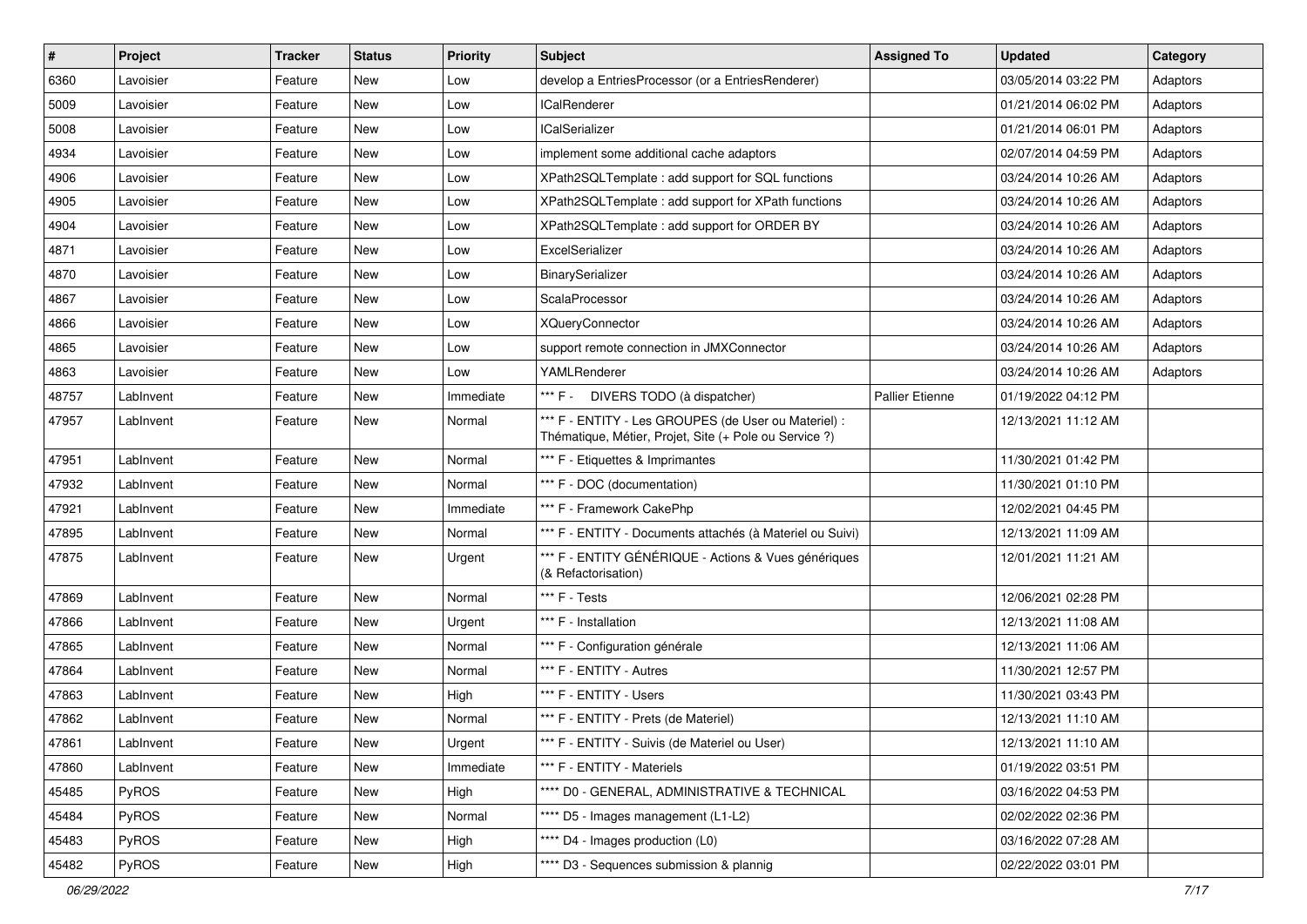| $\vert$ # | Project   | <b>Tracker</b> | <b>Status</b> | Priority | Subject                                                                                                                                  | <b>Assigned To</b> | <b>Updated</b>      | Category |
|-----------|-----------|----------------|---------------|----------|------------------------------------------------------------------------------------------------------------------------------------------|--------------------|---------------------|----------|
| 45481     | PyROS     | Feature        | New           | Normal   | **** D2 - Users & Programs                                                                                                               |                    | 03/29/2022 09:17 AM |          |
| 45480     | PyROS     | Feature        | New           | High     | **** D1 - System Security & Control                                                                                                      |                    | 06/29/2022 07:39 AM |          |
| 44721     | PyROS     | Feature        | New           | Normal   | *** GF4 - QUAL - Quality & Tests - High level tests<br>(integration & functional), plan tests, validation des<br>exigences (qualif)      |                    | 03/16/2022 04:55 PM |          |
| 44661     | PyROS     | Feature        | New           | Normal   | *** SF13 - IAF - Images Fetching (quicklook & download)                                                                                  |                    | 03/15/2022 04:49 PM |          |
| 44659     | PyROS     | Feature        | New           | Normal   | *** GF3 - INFRA - Hardware, Operating System, Network,<br>Security & Safety                                                              |                    | 03/16/2022 04:51 PM |          |
| 44658     | PyROS     | Feature        | New           | High     | *** SF15 - SST - START&STOP - System Startup (launch),<br>monitoring, and Shutdown                                                       |                    | 06/28/2022 10:06 PM |          |
| 44584     | PyROS     | Feature        | New           | Normal   | *** SF10 - CAL - Calibration (Dark/Bias/Flat)                                                                                            |                    | 03/15/2022 04:48 PM |          |
| 44514     | PyROS     | Feature        | New           | Normal   | *** SF11 - IPC - Images Processing (Grenouille)                                                                                          | Klotz Alain        | 03/15/2022 04:44 PM |          |
| 44172     | PyROS     | Feature        | <b>New</b>    | High     | *** SF14 - OCF - Observatory Unit & Site Configuration                                                                                   |                    | 01/29/2022 01:24 AM |          |
| 44165     | PyROS     | Feature        | New           | Normal   | *** SF16 - DSH - General monitoring: Dashboard<br>(website)                                                                              |                    | 06/29/2022 07:24 AM |          |
| 44164     | PyROS     | Feature        | <b>New</b>    | Normal   | *** SF12 - IAN - Images Analysis (Triton)                                                                                                |                    | 03/15/2022 04:48 PM |          |
| 44163     | PyROS     | Feature        | New           | Normal   | *** SF09 - CMC - Command Control - Telescope &<br>Instruments Control & Monitoring (DeviceController,<br>AgentDevice)                    |                    | 03/16/2022 07:28 AM |          |
| 44162     | PyROS     | Feature        | New           | High     | *** SF08 - EXE (SOX) - Observation Sequence (SO)<br>eXecution                                                                            |                    | 03/15/2022 04:46 PM |          |
| 44161     | PyROS     | Feature        | New           | High     | *** SF04 - SPV - System Coordination & Supervision :<br>Majordome (Conducting) (head)                                                    |                    | 06/29/2022 07:39 AM |          |
| 44160     | PyROS     | Feature        | New           | Normal   | *** SF07 - PLN - Observation Sequences Planning &<br>Scheduling                                                                          |                    | 03/15/2022 04:46 PM |          |
| 44159     | PyROS     | Feature        | New           | Normal   | *** SF03 - ENV - Environment Monitoring (int/ext,<br>observatory & weather)                                                              |                    | 05/05/2022 09:54 AM |          |
| 44158     | PyROS     | Feature        | New           | Normal   | *** SF06 - ALR - Alerts Management                                                                                                       |                    | 03/15/2022 04:46 PM |          |
| 44154     | PyROS     | Feature        | In progress   | Normal   | *** SF02 - SCP - Scientific Programs Management                                                                                          |                    | 03/29/2022 09:17 AM |          |
| 44153     | PyROS     | Feature        | New           | Normal   | *** SF05 - SEQ - Observation Sequences Management                                                                                        | Koralewski Alexis  | 02/23/2022 10:45 AM |          |
| 44151     | PyROS     | Feature        | New           | High     | *** GF1 - PROJ - Project management, documentation,<br>formation des utilisateurs, interfaces, plan de justification<br>de la définition |                    | 01/31/2022 11:32 AM |          |
| 44150     | PyROS     | Feature        | In progress   | Normal   | *** SF01 - USR - Users, Roles, and Authorizations<br>Management                                                                          |                    | 03/29/2022 09:14 AM |          |
| 44148     | PyROS     | Feature        | New           | High     | *** GF2 - INST - Config, Install, udpate, deploy (IRAP,<br>CNES, TAROT)                                                                  |                    | 03/16/2022 07:27 AM |          |
| 37910     | Lavoisier | Feature        | New           | High     | do not log AdaptorException when they are already sent to<br>the user                                                                    |                    | 07/25/2019 09:41 AM |          |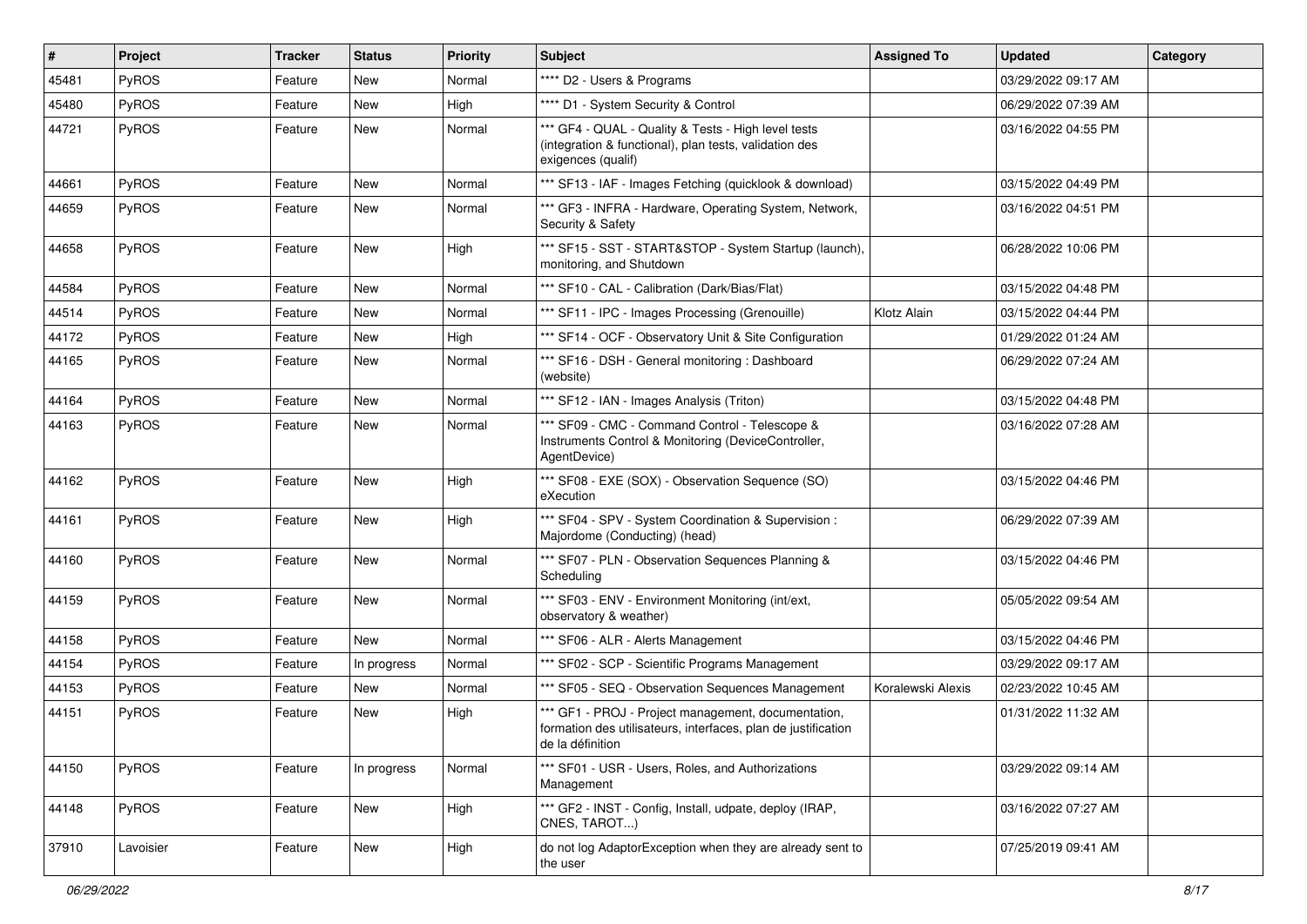| $\sharp$ | Project           | <b>Tracker</b> | <b>Status</b> | <b>Priority</b> | <b>Subject</b>                                                                            | <b>Assigned To</b>     | <b>Updated</b>                          | Category |
|----------|-------------------|----------------|---------------|-----------------|-------------------------------------------------------------------------------------------|------------------------|-----------------------------------------|----------|
| 37461    | Lavoisier         | Feature        | New           | Normal          | add support for jdk 11                                                                    |                        | 04/25/2019 01:53 PM                     |          |
| 37409    | TReqS             | Feature        | <b>New</b>    | Normal          | Statistiques sur les queues dans les logs                                                 |                        | 04/11/2019 01:40 PM                     |          |
| 34801    | Lavoisier         | Feature        | <b>New</b>    | Normal          | add support for attribute @if in element view/variable                                    |                        | 07/31/2018 12:57 PM                     |          |
| 31881    | Narval Standalone | Feature        | New           | Normal          | Logs de l'instance                                                                        | Théo Le Guen           | 04/24/2018 03:59 PM                     |          |
| 12976    | <b>PEM</b>        | Feature        | New           | Low             | pem-sync co_pem                                                                           |                        | 03/24/2016 05:00 PM                     |          |
| 12975    | PEM               | Feature        | New           | Normal          | pem-sync co_pem                                                                           |                        | 03/24/2016 04:54 PM                     |          |
| 12974    | <b>PEM</b>        | Feature        | <b>New</b>    | Normal          | pem-sync cp pem                                                                           |                        | 03/24/2016 04:52 PM                     |          |
| 12961    | PEM               | Feature        | New           | Normal          | PEM version                                                                               |                        | 03/24/2016 09:03 AM                     |          |
| 11484    | Lavoisier         | Feature        | New           | Low             | improve command "lavoisier-upgrade.sh"                                                    |                        | 04/10/2018 11:06 AM                     |          |
| 10871    | <b>CLASS</b>      | Feature        | <b>New</b>    | Normal          | Nominal Power                                                                             |                        | 09/10/2015 05:27 PM                     |          |
| 10273    | PEM               | Feature        | New           | Normal          | Easier configuration process                                                              |                        | 07/01/2015 11:11 AM                     |          |
| 10255    | <b>CLASS</b>      | Feature        | <b>New</b>    | Normal          | Take into account Load Factor Evolution                                                   |                        | MOUGINOT Baptiste   06/26/2015 11:33 AM |          |
| 10227    | <b>CLASS</b>      | Feature        | New           | Immediate       | <b>MURE GUI</b>                                                                           |                        | MOUGINOT Baptiste   06/23/2015 01:36 PM |          |
| 9799     | Lavoisier         | Feature        | New           | Normal          | esxl function missing : add-duration                                                      |                        | 04/30/2015 11:00 AM                     |          |
| 9790     | <b>CLASS</b>      | Feature        | <b>New</b>    | High            | neutron & y Spectrum calculation                                                          |                        | 04/29/2015 12:15 PM                     |          |
| 9789     | <b>CLASS</b>      | Feature        | <b>New</b>    | Normal          | Multi Stream in EQM                                                                       |                        | 04/29/2015 12:12 PM                     |          |
| 9788     | <b>CLASS</b>      | Feature        | New           | Normal          | Multi Stream in FabricationPlant                                                          |                        | 04/29/2015 12:10 PM                     |          |
| 9787     | <b>CLASS</b>      | Feature        | New           | Normal          | Multi Stream in FabricationPlant/EQM                                                      |                        | 04/29/2015 12:10 PM                     |          |
| 9704     | Lavoisier         | Feature        | New           | Normal          | add option --override to lavoisier-upgrade.sh                                             |                        | 04/15/2015 10:07 AM                     |          |
| 9534     | Pipelet           | Feature        | <b>New</b>    | Normal          | logging of stdout and stderr                                                              |                        | 03/25/2015 02:31 PM                     |          |
| 9335     | TReqS             | Feature        | Assigned      | Normal          | SIGINT  TERM   HUP                                                                        | <b>Chambon Bernard</b> | 05/06/2015 08:26 AM                     |          |
| 8668     | <b>DCOD</b>       | Feature        | New           | Normal          | filterdiff is missing                                                                     |                        | 12/05/2014 06:17 PM                     |          |
| 8667     | <b>DCOD</b>       | Feature        | <b>New</b>    | Normal          | uuid missing                                                                              |                        | 12/05/2014 06:14 PM                     |          |
| 8369     | LC2               | Feature        | New           | Normal          | Standardize by relying on GNU getopt instead of<br>proprietary cmdline                    | Lafage Vincent         | 10/27/2014 07:06 PM                     |          |
| 8262     | Pipelet           | Feature        | <b>New</b>    | Normal          | LocalRepository: recursive search of segment source<br>script                             |                        | 10/19/2014 05:13 PM                     |          |
| 8132     | Lavoisier         | Feature        | <b>New</b>    | Normal          | support attribute @first-child-attributes in <element></element>                          |                        | 09/30/2014 04:28 PM                     |          |
| 8099     | LC <sub>2</sub>   | Feature        | New           | High            | Add business rule forbidding empty CRT-DSP<br>configuration (at least 1 manu per CRT DSP) | Lafage Vincent         | 10/27/2014 07:00 PM                     |          |
| 7811     | Lavoisier         | Feature        | New           | Normal          | support server-side argument validation with XPath                                        |                        | 07/30/2014 05:05 PM                     |          |
| 7641     | KickSlot          | Feature        | In progress   | Normal          | Procédure perte mot de passe                                                              | Flieller Cyril         | 09/04/2014 02:55 PM                     |          |
| 7460     | Lavoisier         | Feature        | New           | High            | support HTTP proxy                                                                        |                        | 02/17/2015 01:04 PM                     |          |
| 7385     | <b>CLASS</b>      | Feature        | New           | High            | <b>GUI devellopment</b>                                                                   | <b>LENIAU Baptiste</b> | 04/29/2015 12:15 PM                     |          |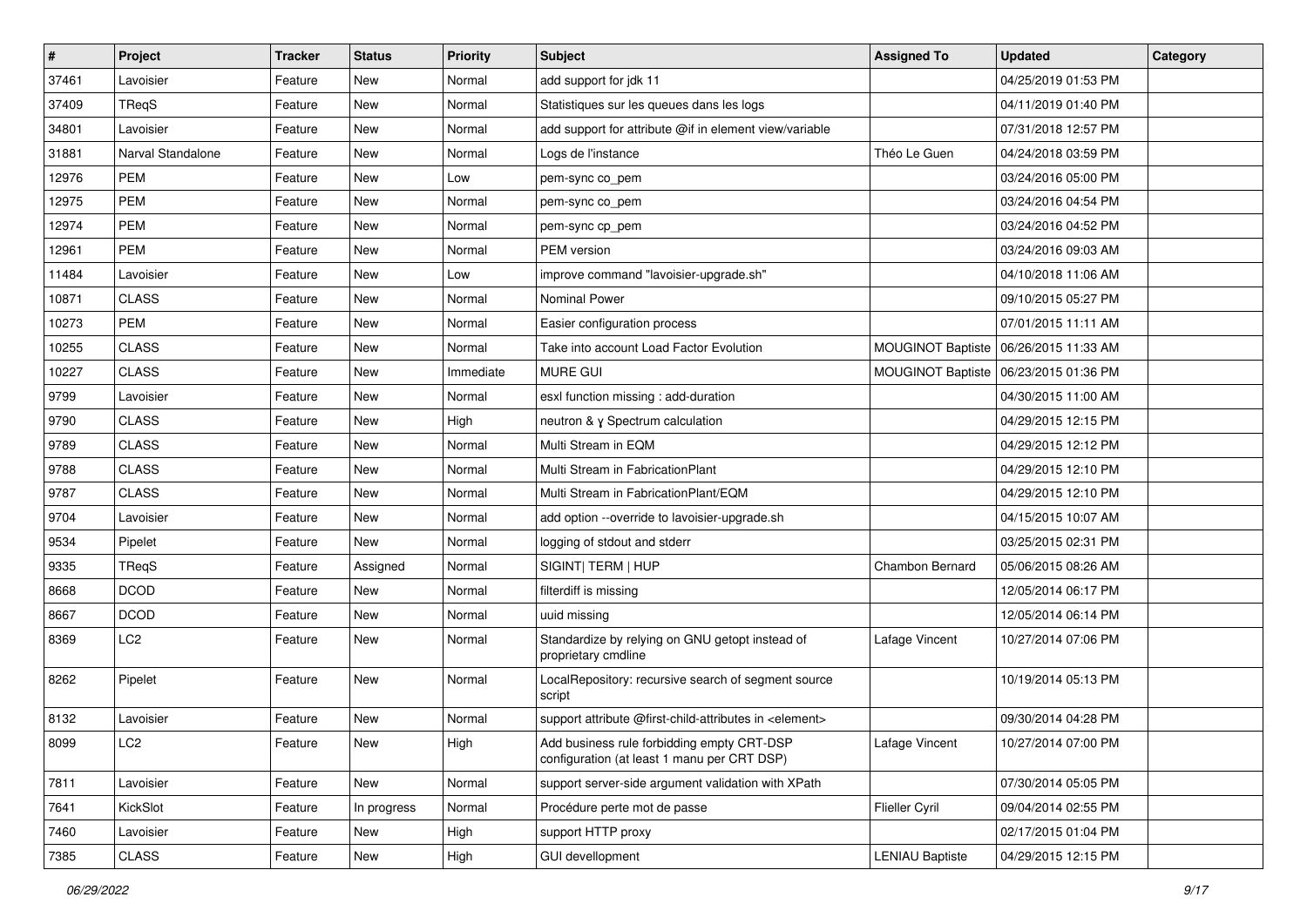| $\vert$ # | Project                              | <b>Tracker</b> | <b>Status</b> | <b>Priority</b> | <b>Subject</b>                                                    | <b>Assigned To</b>       | <b>Updated</b>      | Category |
|-----------|--------------------------------------|----------------|---------------|-----------------|-------------------------------------------------------------------|--------------------------|---------------------|----------|
| 7380      | <b>CLASS</b>                         | Feature        | New           | High            | ReactorFacility                                                   | <b>LENIAU Baptiste</b>   | 06/11/2014 11:06 AM |          |
| 7379      | <b>CLASS</b>                         | Feature        | New           | Normal          | FrontEnd                                                          | <b>MOUGINOT Baptiste</b> | 06/11/2014 11:05 AM |          |
| 7037      | <b>Topology Manager</b>              | Feature        | New           | Normal          | Configuration file for TM                                         |                          | 04/30/2014 03:11 PM |          |
| 6748      | <b>CLASS</b>                         | Feature        | New           | Normal          | Charger un parc présimulé à partir du .root                       |                          | 04/03/2014 11:36 AM |          |
| 5799      | <b>AGATA DAQ</b>                     | Feature        | New           | High            | ELOG not available from GSI guest network                         | Aubert Yann              | 01/15/2014 05:54 PM |          |
| 5757      | <b>Topology Manager</b>              | Feature        | <b>New</b>    | Low             | Topology manager- error detection in mezzanine                    |                          | 01/07/2014 01:29 PM |          |
| 5751      | Electronic Control and<br>Monitoring | Feature        | New           | Low             | buildcfg with some error message                                  |                          | 01/06/2014 05:43 PM |          |
| 5736      | <b>AGATA DAQ</b>                     | Feature        | New           | High            | Would like to have access to GSI printers                         | Aubert Yann              | 01/06/2014 09:22 AM |          |
| 5729      | <b>Topology Manager</b>              | Feature        | <b>New</b>    | Low             | Title in firefox                                                  |                          | 01/03/2014 06:58 PM |          |
| 5726      | <b>Topology Manager</b>              | Feature        | New           | Normal          | Display                                                           |                          | 01/06/2014 09:21 AM |          |
| 5725      | <b>Topology Manager</b>              | Feature        | Assigned      | High            | propagation of OFF status to the GTS tree                         | Ralet Damian             | 01/10/2014 05:25 PM |          |
| 5503      | <b>DCOD</b>                          | Feature        | New           | Low             | test ada 2012 in ./configure                                      |                          | 11/13/2013 04:54 PM |          |
| 5377      | <b>CLASS</b>                         | Feature        | New           | Low             | enrichment factory                                                |                          | 10/21/2013 03:15 PM |          |
| 5376      | <b>CLASS</b>                         | Feature        | New           | Low             | Reactor batch creation                                            |                          | 10/21/2013 03:14 PM |          |
| 5350      | <b>CLASS</b>                         | Feature        | New           | Low             | Set some quality criteria on Pu when building a MOX fuel          |                          | 10/22/2013 11:50 AM |          |
| 5329      | <b>CLASS</b>                         | Feature        | New           | Low             | Power density                                                     |                          | 10/14/2013 05:58 PM |          |
| 4937      | <b>DCOD</b>                          | Feature        | New           | Low             | Implement Hobbit/Zabbix scripts                                   | Grave Xavier             | 08/27/2013 11:19 AM |          |
| 3992      | Pipelet                              | Feature        | New           | Low             | directory in data with specific color                             |                          | 02/20/2013 05:19 PM |          |
| 3043      | APCScheduler                         | Feature        | New           | Low             | option submit                                                     | Colley Jean-Marc         | 03/10/2016 12:43 PM |          |
| 3039      | APCScheduler                         | Feature        | New           | Normal          | création de tarball sans exécutable                               |                          | 07/31/2012 06:11 PM |          |
| 3022      | <b>AGATA DAQ</b>                     | Feature        | New           | Low             | [ELOG] change the "From"                                          |                          | 07/26/2012 10:18 AM |          |
| 2431      | LC <sub>2</sub>                      | Feature        | Assigned      | Normal          | Enforce stricter checks on startup precondition                   | Lafage Vincent           | 02/03/2012 09:54 PM |          |
| 2118      | LC2                                  | Feature        | New           | Low             | Prepare the Command Line Interface of validator to parse<br>rdRam | Lafage Vincent           | 10/20/2011 04:20 PM |          |
| 2112      | LC <sub>2</sub>                      | Feature        | New           | Low             | Rorc lib                                                          |                          | 04/08/2013 06:11 PM |          |
| 2076      | LC <sub>2</sub>                      | Feature        | New           | Low             | Finer grained report for boot Crocus script                       |                          | 10/11/2011 02:18 PM |          |
| 1299      | APCScheduler                         | Feature        | New           | High            | Utilisation de python, numpy, scipy,                              | Colley Jean-Marc         | 02/10/2011 11:07 AM |          |
| 1255      | LC <sub>2</sub>                      | Feature        | Assigned      | Low             | Provide proper Shared-Object name to libraries                    | Lafage Vincent           | 01/17/2011 01:39 PM |          |
| 1254      | LC <sub>2</sub>                      | Feature        | Assigned      | Low             | Add Tooltip for the three LC2 modes                               | Lafage Vincent           | 01/17/2011 01:34 PM |          |
| 1232      | LC <sub>2</sub>                      | Feature        | Assigned      | Low             | Include parseCrocusVersion in the Crocus Thread                   | Lafage Vincent           | 01/12/2011 12:18 AM |          |
| 1231      | LC <sub>2</sub>                      | Feature        | Assigned      | Low             | Include boot in the Crocus Thread                                 | Lafage Vincent           | 01/12/2011 12:16 AM |          |
| 1156      | LC <sub>2</sub>                      | Feature        | Assigned      | High            | query Marc Status generation & validation options                 | Lafage Vincent           | 12/07/2010 04:54 PM |          |
| 959       | SphereLib                            | Feature        | New           | Low             | intégrer ginp                                                     |                          | 10/06/2010 11:30 AM |          |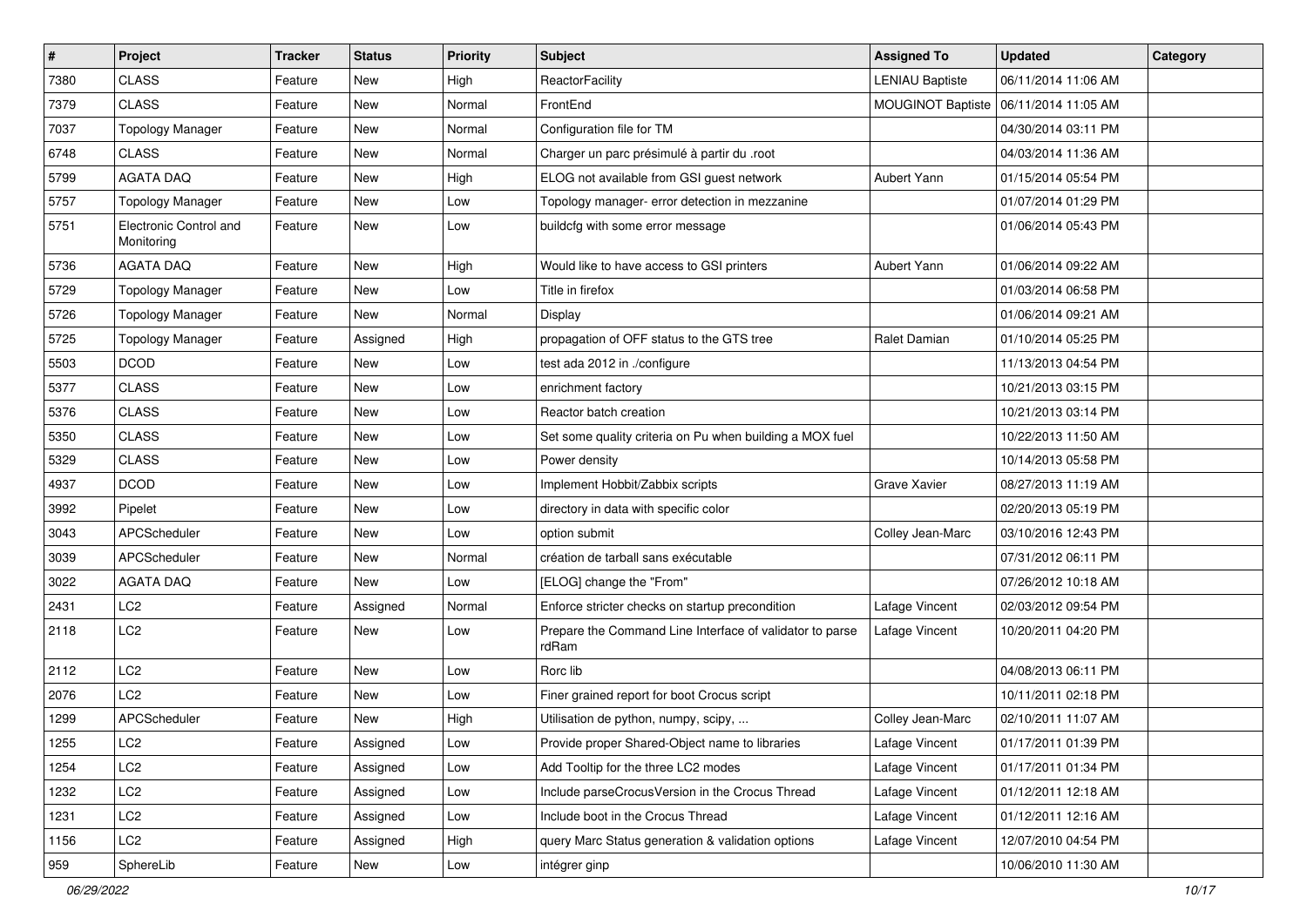| $\pmb{\#}$ | Project                 | <b>Tracker</b> | <b>Status</b> | <b>Priority</b> | <b>Subject</b>                                                | <b>Assigned To</b>  | <b>Updated</b>      | Category         |
|------------|-------------------------|----------------|---------------|-----------------|---------------------------------------------------------------|---------------------|---------------------|------------------|
| 890        | SphereLib               | Feature        | New           | Low             | spline with order $!= 3$                                      |                     | 09/06/2010 03:08 PM |                  |
| 755        | SphereLib               | Feature        | <b>New</b>    | Normal          | Parallélisation de cat2mask                                   |                     | 06/14/2010 04:34 PM |                  |
| 754        | SphereLib               | Feature        | <b>New</b>    | Normal          | Parallélisation de la routine apodize_mask                    |                     | 06/14/2010 04:33 PM |                  |
| 748        | Pipelet                 | Feature        | New           | Low             | Git and CVS repositories                                      | Le Jeune Maude      | 03/11/2011 11:41 AM |                  |
| 631        | ftsmonitor              | Feature        | New           | Low             | History of a DN access                                        |                     | 10/22/2010 10:10 AM |                  |
| 597        | Oval                    | Feature        | New           | Normal          | YAML comme langage de configuration ?                         |                     | 05/11/2010 01:36 PM |                  |
| 520        | TReqS                   | Feature        | New           | Normal          | Communication entre Serveur et Client sans Base de<br>données |                     | 03/24/2015 04:37 PM |                  |
| 517        | TReqS                   | Feature        | New           | Normal          | Outils d'administation pour Treqs                             |                     | 03/24/2015 04:29 PM |                  |
| 516        | TReqS                   | Feature        | New           | Normal          | Désactiver des queues                                         |                     | 03/24/2015 04:24 PM |                  |
| 500        | TReqS                   | Feature        | New           | Low             | Injecter les information d'opération vers COLLOS              |                     | 03/24/2015 04:29 PM |                  |
| 425        | TReqS                   | Feature        | New           | Low             | Durée de vie des métadata                                     |                     | 03/24/2015 04:30 PM |                  |
| 423        | TReqS                   | Feature        | New           | High            | Écrire une toolbox pour administration                        |                     | 03/24/2015 04:40 PM |                  |
| 416        | TReqS                   | Feature        | In progress   | Normal          | État drainé pour TReqS                                        |                     | 03/24/2015 04:04 PM |                  |
| 388        | TReqS                   | Feature        | New           | High            | Possibilités d'interactions avec le serveur TReqS             |                     | 03/24/2015 04:06 PM |                  |
| 202        | Smurf                   | Feature        | <b>New</b>    | Low             | Smurf::DB::Getopt add fping to smelect                        |                     | 10/21/2009 04:46 PM |                  |
| 187        | RIsngCons               | Feature        | New           | Low             | Abort limit/delete/ack                                        | <b>Puel Mattieu</b> | 10/07/2009 01:08 PM |                  |
| 186        | RIsngCons               | Feature        | <b>New</b>    | Normal          | Flood limit                                                   | <b>Puel Mattieu</b> | 10/07/2009 01:07 PM |                  |
| 93         | RIsngCons               | Feature        | New           | Low             | Touche pour forcer le renouvellement de cache                 |                     | 03/31/2009 10:16 AM |                  |
| 87         | RIsngCons               | Feature        | New           | Low             | Limiter la taille du cache                                    |                     | 03/30/2009 03:32 PM |                  |
| 86         | RIsngCons               | Feature        | New           | Low             | Tris dynamiques                                               |                     | 03/30/2009 03:31 PM |                  |
| 8327       | <b>AGATA DAQ</b>        | Support        | Feedback      | Normal          | Adding VAMOS configuration file                               | Saillant Frédéric   | 10/24/2014 01:05 PM | GCC              |
| 5431       | <b>ENX</b>              | Support        | New           | Low             | Cleaning compilation chain                                    | Legay Eric          | 10/29/2013 10:18 AM | <b>ENX Core</b>  |
| 5572       | <b>ENX</b>              | Support        | New           | Low             | Cleaning autorconf                                            | Legay Eric          | 11/25/2013 03:23 PM | Driver Generator |
| 660        | <b>ENX</b>              | Support        | New           | High            | Documentation                                                 | Legay Eric          | 05/27/2010 10:55 AM | Documentation    |
| 5051       | Lavoisier               | Support        | New           | Normal          | Explain cache trigger workflow                                | Lequeux Olivier     | 09/13/2013 10:36 AM | Doc              |
| 7039       | <b>Topology Manager</b> | Support        | Feedback      | Normal          | Updating doc                                                  | Legay Eric          | 05/06/2014 01:32 PM | Core TM          |
| 36236      | IN2P3-Forge             | Support        | New           | High            | Synchronisation demandée pour un serveur Mercurial            |                     | 04/13/2021 09:07 AM |                  |
| 35994      | IN2P3-Forge             | Support        | New           | Normal          | Synchronisation demandée pour un serveur Mercurial            |                     | 01/11/2019 03:10 PM |                  |
| 16628      | CC-IN2P3                | Support        | New           | Normal          | Sèche cheveux dans le vestiaire                               |                     | 01/12/2017 02:37 PM |                  |
| 10065      | <b>CLASS</b>            | Support        | New           | Normal          | Multi-Threading in CLASS                                      |                     | 06/05/2015 11:30 AM |                  |
| 9491       | JEM-EUSO                | Support        | New           | Normal          | I need to access also to AWG Euso balloon documents           |                     | 03/18/2015 03:36 PM |                  |
| 7041       | <b>Topology Manager</b> | Support        | New           | Normal          | Sub repositories                                              |                     | 04/30/2014 03:52 PM |                  |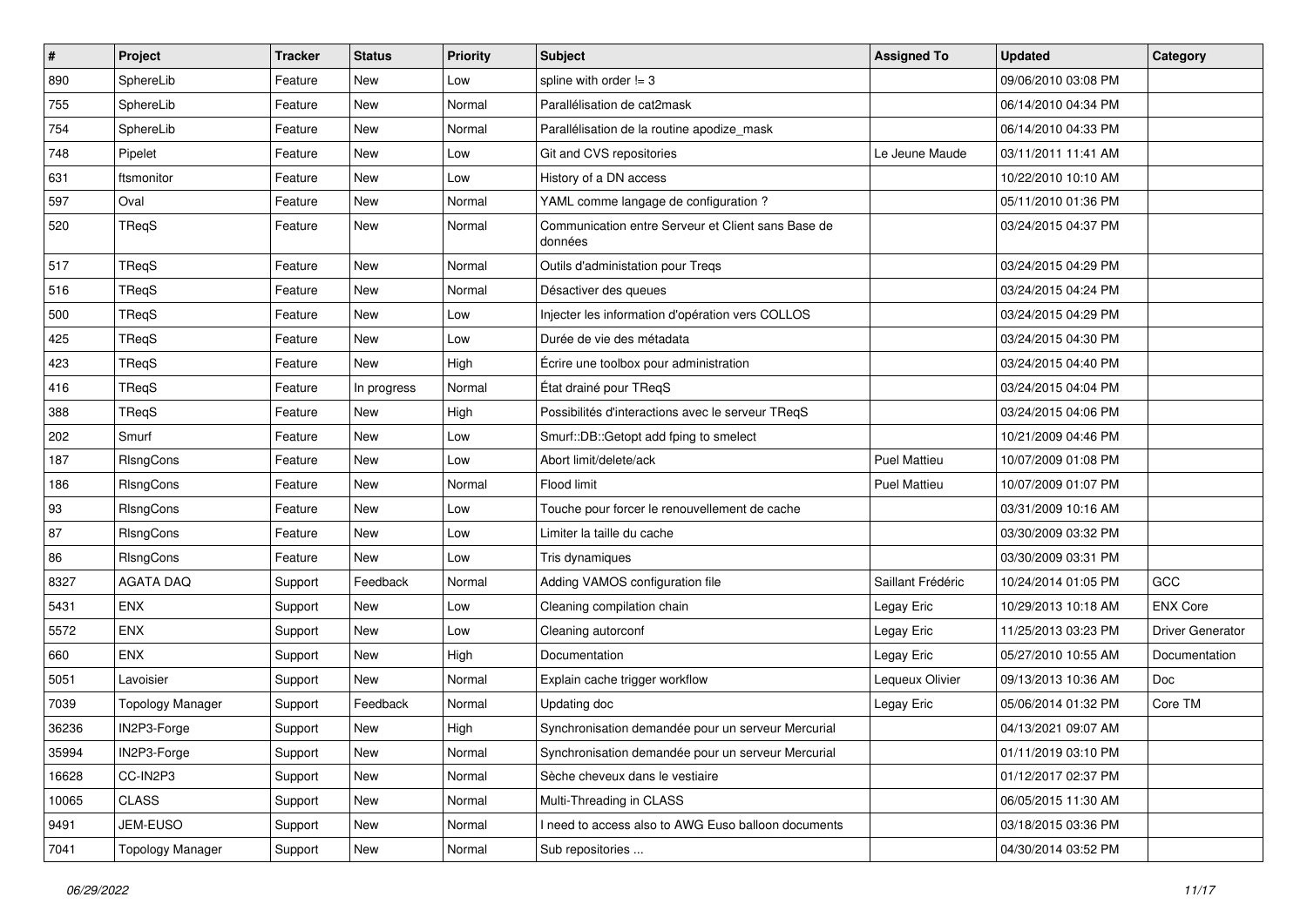| #     | Project                  | <b>Tracker</b> | <b>Status</b> | <b>Priority</b> | Subject                                                                                                  | <b>Assigned To</b>                 | <b>Updated</b>      | Category                   |
|-------|--------------------------|----------------|---------------|-----------------|----------------------------------------------------------------------------------------------------------|------------------------------------|---------------------|----------------------------|
| 5838  | <b>AGATA DAQ</b>         | Support        | New           | Normal          | /agatadisks                                                                                              | Aubert Yann                        | 01/17/2014 06:07 PM |                            |
| 5739  | <b>AGATA DAQ</b>         | Support        | New           | Low             | visu1 out                                                                                                |                                    | 01/04/2014 01:46 PM |                            |
| 5710  | <b>ENX</b>               | Support        | Assigned      | Low             | Documentation - Named function                                                                           | Dosme Nicolas                      | 02/25/2014 04:58 PM |                            |
| 5684  | <b>AGATA DAQ</b>         | Support        | New           | High            | Hard drive of anode                                                                                      | Aubert Yann                        | 01/06/2014 09:24 AM |                            |
| 5590  | <b>SIMGRID</b>           | Support        | Assigned      | Normal          | Create msg_storage_management group in DOXYGEN ?!                                                        | Veyre Pierre                       | 11/29/2013 10:20 AM |                            |
| 2109  | LPC Service Informatique | Support        | New           | Low             | imprimantes                                                                                              | Jammes Fabrice                     | 10/19/2011 10:12 AM |                            |
| 1258  | LC <sub>2</sub>          | Support        | Assigned      | Low             | Better report of mute FRT                                                                                | Lafage Vincent                     | 09/18/2012 06:15 PM |                            |
| 10451 | TReqS                    | Task           | In progress   | Normal          | Deploy treqs on prod instance (cctreqs)                                                                  | <b>Brinette</b><br>Pierre-Emmanuel | 07/22/2015 03:46 PM | Tests and<br>feebacks      |
| 10296 | TReqS                    | Task           | Suspended     | Normal          | Provide monitoring tool based on ES to production                                                        | Chambon Bernard                    | 07/10/2015 04:26 PM | Tests and<br>feebacks      |
| 10294 | TReqS                    | <b>Task</b>    | New           | Normal          | Deploy treqs on test instance (ccsvli10) for test by PEB                                                 | <b>Brinette</b><br>Pierre-Emmanuel | 07/15/2015 10:24 AM | Tests and<br>feebacks      |
| 51461 | <b>GRAND</b>             | <b>Task</b>    | New           | Normal          | WP 4.4: pipeline simulation                                                                              |                                    | 06/24/2022 03:13 PM | soft simu                  |
| 51444 | <b>GRAND</b>             | <b>Task</b>    | New           | Normal          | WP 3.5: infra documentation                                                                              |                                    | 06/24/2022 01:50 PM | infra soft                 |
| 51442 | <b>GRAND</b>             | Task           | New           | Normal          | WP 4.3: workflow and scheduler                                                                           |                                    | 06/24/2022 03:03 PM | infra soft                 |
| 51506 | PyROS                    | Task           | In progress   | Normal          | Agent MAJORDOME (superviseur)                                                                            | Koralewski Alexis                  | 06/29/2022 07:39 AM | Evolution                  |
| 49150 | PyROS                    | Task           | New           | High            | Ajout du script PYROS wrapper sur pyros.py pour gérer<br>proprement tous les contextes d'appel           | <b>Pallier Etienne</b>             | 01/31/2022 11:36 AM | Evolution                  |
| 44388 | PyROS                    | Task           | New           | High            | (GF2) SOURCE CODE MANAGEMENT (GITLAB)                                                                    |                                    | 02/02/2022 12:28 PM | Evolution                  |
| 44356 | <b>PyROS</b>             | Task           | <b>New</b>    | Normal          | tester la nouvelle grammaire INDI sur un telescope                                                       |                                    | 03/25/2021 05:38 PM | Evolution                  |
| 3851  | <b>ENX</b>               | Task           | New           | Low             | [named register] Tagging new print                                                                       |                                    | 01/22/2013 05:04 PM | <b>ENX Core</b>            |
| 3833  | <b>ENX</b>               | Task           | <b>New</b>    | Low             | [named register] Modifying MD and MM command type                                                        |                                    | 01/17/2013 06:06 PM | <b>ENX Core</b>            |
| 3832  | ENX                      | Task           | New           | Low             | [named register] New control                                                                             |                                    | 01/17/2013 06:04 PM | <b>ENX Core</b>            |
| 10115 | TReqS                    | Task           | In progress   | Low             | Provide jenkins worker Linux 2.2.6.x                                                                     | Schwarz Lionel                     | 10/14/2015 02:42 PM | Dev. and build<br>settings |
| 9548  | TReqS                    | Task           | New           | Normal          | Move doc from git project to elsewhere                                                                   | <b>Brinette</b><br>Pierre-Emmanuel | 03/27/2015 09:59 AM | Dev. and build<br>settings |
| 51514 | PyROS                    | Task           | New           | Normal          | LOG.                                                                                                     |                                    | 06/29/2022 07:37 AM |                            |
| 51513 | PyROS                    | Task           | New           | Normal          | General algorithm (ternary mode, status, routine<br>processing, commands processing, exceptions dealing) | <b>Pallier Etienne</b>             | 06/29/2022 07:37 AM |                            |
| 51508 | PyROS                    | Task           | New           | Normal          | AgentMajordome (based on Agent)                                                                          | Koralewski Alexis                  | 06/29/2022 07:31 AM |                            |
| 49994 | PyROS                    | Task           | In progress   | Normal          | SP export (list & 1)                                                                                     | Koralewski Alexis                  | 03/29/2022 09:17 AM |                            |
| 49945 | GRAND                    | Task           | New           | Normal          | WP 11: improvement dating of events                                                                      | voisin vincent                     | 03/22/2022 02:31 PM |                            |
| 49944 | GRAND                    | Task           | New           | Normal          | WP 10.3: data analysis                                                                                   |                                    | 03/18/2022 04:45 PM |                            |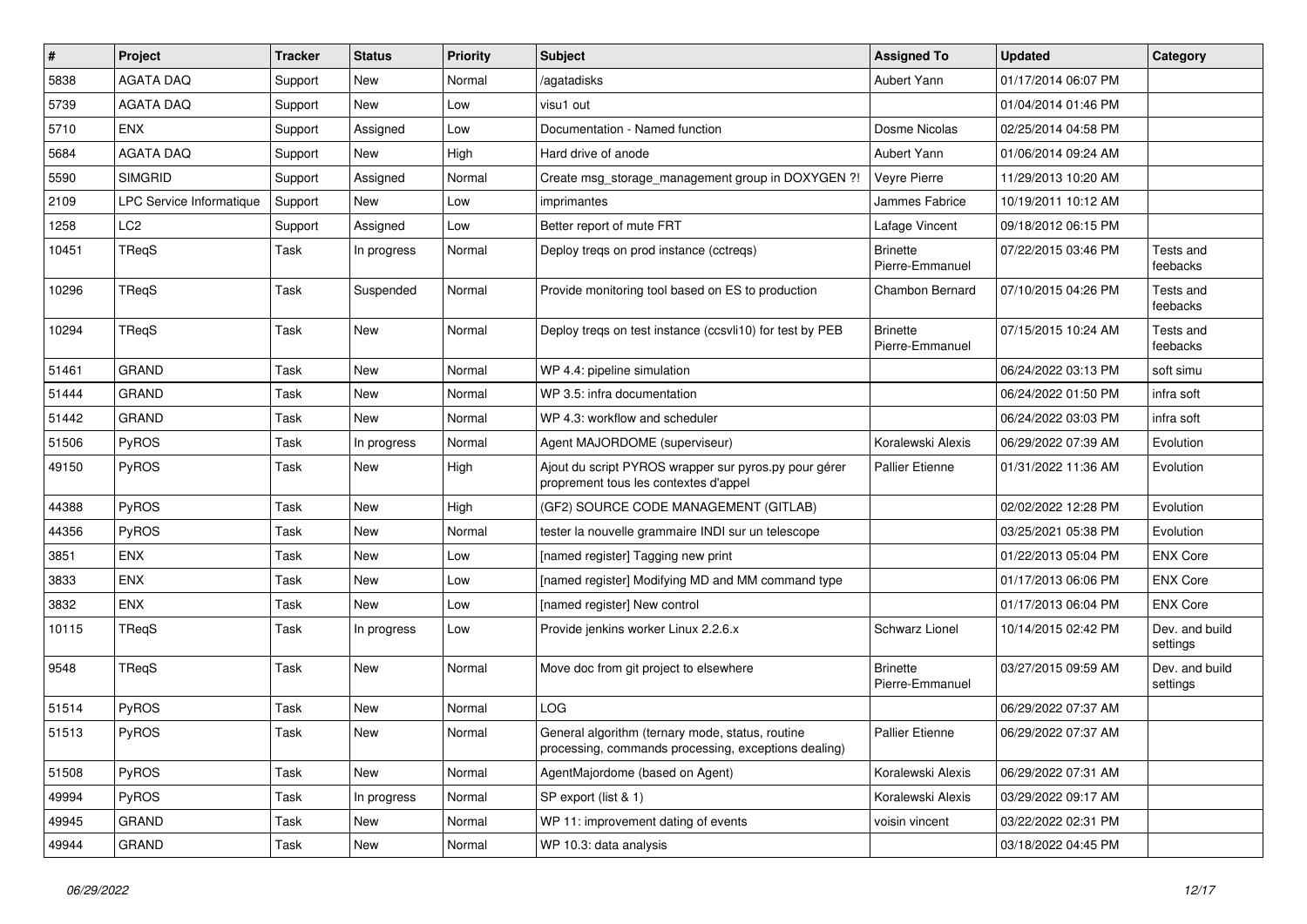| $\vert$ # | <b>Project</b> | <b>Tracker</b> | <b>Status</b> | <b>Priority</b> | <b>Subject</b>                                         | <b>Assigned To</b> | <b>Updated</b>      | Category |
|-----------|----------------|----------------|---------------|-----------------|--------------------------------------------------------|--------------------|---------------------|----------|
| 49943     | <b>GRAND</b>   | Task           | New           | Normal          | WP 10.2: data taking                                   |                    | 03/18/2022 04:45 PM |          |
| 49942     | <b>GRAND</b>   | Task           | <b>New</b>    | Normal          | WP 10.1: deployment                                    |                    | 03/18/2022 04:45 PM |          |
| 49941     | <b>GRAND</b>   | Task           | New           | Normal          | WP 10: GP 300 setup                                    |                    | 03/18/2022 04:45 PM |          |
| 49940     | <b>GRAND</b>   | <b>Task</b>    | <b>New</b>    | Normal          | WP 9.5: data analysis                                  |                    | 03/18/2022 03:35 PM |          |
| 49939     | <b>GRAND</b>   | Task           | <b>New</b>    | Normal          | WP 9.4: data taking                                    |                    | 06/23/2022 08:19 PM |          |
| 49938     | <b>GRAND</b>   | Task           | New           | Normal          | WP 9.3: deployment commissioning                       |                    | 03/18/2022 03:27 PM |          |
| 49937     | <b>GRAND</b>   | Task           | <b>New</b>    | Normal          | WP 9.2: production detector adaptation                 |                    | 03/18/2022 03:32 PM |          |
| 49936     | <b>GRAND</b>   | Task           | New           | Normal          | WP 9.1: detector design adaptation                     |                    | 03/21/2022 03:18 PM |          |
| 49935     | <b>GRAND</b>   | <b>Task</b>    | New           | Normal          | WP 9: Nançay setup                                     |                    | 03/18/2022 12:20 AM |          |
| 49934     | <b>GRAND</b>   | Task           | <b>New</b>    | Normal          | WP 8.3: trigger evaluation                             |                    | 03/21/2022 10:28 AM |          |
| 49933     | <b>GRAND</b>   | Task           | <b>New</b>    | Normal          | WP 8.2: final reconstruction                           |                    | 03/18/2022 04:39 PM |          |
| 49932     | <b>GRAND</b>   | Task           | <b>New</b>    | Normal          | WP 8.1: SLT info definition                            |                    | 03/18/2022 04:39 PM |          |
| 49931     | <b>GRAND</b>   | Task           | New           | Normal          | WP 8: data reconstruction study                        |                    | 03/21/2022 10:28 AM |          |
| 49930     | <b>GRAND</b>   | Task           | <b>New</b>    | Normal          | WP 7: second level trigger (SLT)                       |                    | 03/21/2022 10:28 AM |          |
| 49929     | <b>GRAND</b>   | Task           | <b>New</b>    | Normal          | WP 6.4: frontend implementation                        |                    | 04/14/2022 02:24 PM |          |
| 49928     | <b>GRAND</b>   | Task           | <b>New</b>    | Normal          | WP 6.3: testbench                                      |                    | 06/24/2022 12:58 PM |          |
| 49927     | <b>GRAND</b>   | <b>Task</b>    | <b>New</b>    | Normal          | WP 6.2: analytical method                              |                    | 06/24/2022 12:41 PM |          |
| 49926     | <b>GRAND</b>   | Task           | New           | Normal          | WP 6.1: neuronal network method                        |                    | 03/21/2022 01:40 PM |          |
| 49925     | <b>GRAND</b>   | <b>Task</b>    | <b>New</b>    | Normal          | WP 6: first level trigger (FLT)                        |                    | 03/21/2022 10:28 AM |          |
| 49924     | <b>GRAND</b>   | Task           | <b>New</b>    | Normal          | WP 5.2: noise event selection                          |                    | 03/18/2022 05:13 PM |          |
| 49923     | <b>GRAND</b>   | Task           | <b>New</b>    | Normal          | WP 5.5: EAS selection                                  |                    | 03/18/2022 05:13 PM |          |
| 49922     | <b>GRAND</b>   | <b>Task</b>    | New           | Normal          | WP 5.4: reconstruction                                 |                    | 03/18/2022 05:13 PM |          |
| 49921     | GRAND          | Task           | <b>New</b>    | Normal          | WP 5.3: calibration                                    |                    | 03/18/2022 05:13 PM |          |
| 49919     | <b>GRAND</b>   | Task           | <b>New</b>    | Normal          | WP 5.1: data taking                                    |                    | 03/18/2022 05:13 PM |          |
| 49918     | <b>GRAND</b>   | Task           | <b>New</b>    | Normal          | WP 5: GP 13/100 experimental DB analysis               |                    | 03/18/2022 05:13 PM |          |
| 49917     | <b>GRAND</b>   | Task           | New           | Normal          | WP 4.2: validation                                     |                    | 03/18/2022 03:08 PM |          |
| 49916     | <b>GRAND</b>   | Task           | <b>New</b>    | Normal          | WP 4.1: production, storing & management               |                    | 03/18/2022 03:06 PM |          |
| 49915     | <b>GRAND</b>   | Task           | New           | Normal          | WP 4: Creating GRAND simulation                        |                    | 03/18/2022 12:20 AM |          |
| 49914     | <b>GRAND</b>   | Task           | New           | Normal          | WP 3.4: code distribution, software env.               |                    | 06/24/2022 01:41 PM |          |
| 49912     | <b>GRAND</b>   | Task           | New           | Normal          | WP 3.3: manage software infra : CI, quality, DB engine |                    | 03/18/2022 03:03 PM |          |
| 49911     | <b>GRAND</b>   | Task           | New           | Normal          | WP 3.2: calibration monotoring DB                      |                    | 03/18/2022 05:13 PM |          |
| 49910     | GRAND          | Task           | New           | Normal          | WP 3.1: manage data event DB                           |                    | 06/24/2022 01:55 PM |          |
| 49909     | GRAND          | Task           | New           | Normal          | WP 3: software infra and database                      |                    | 06/24/2022 01:48 PM |          |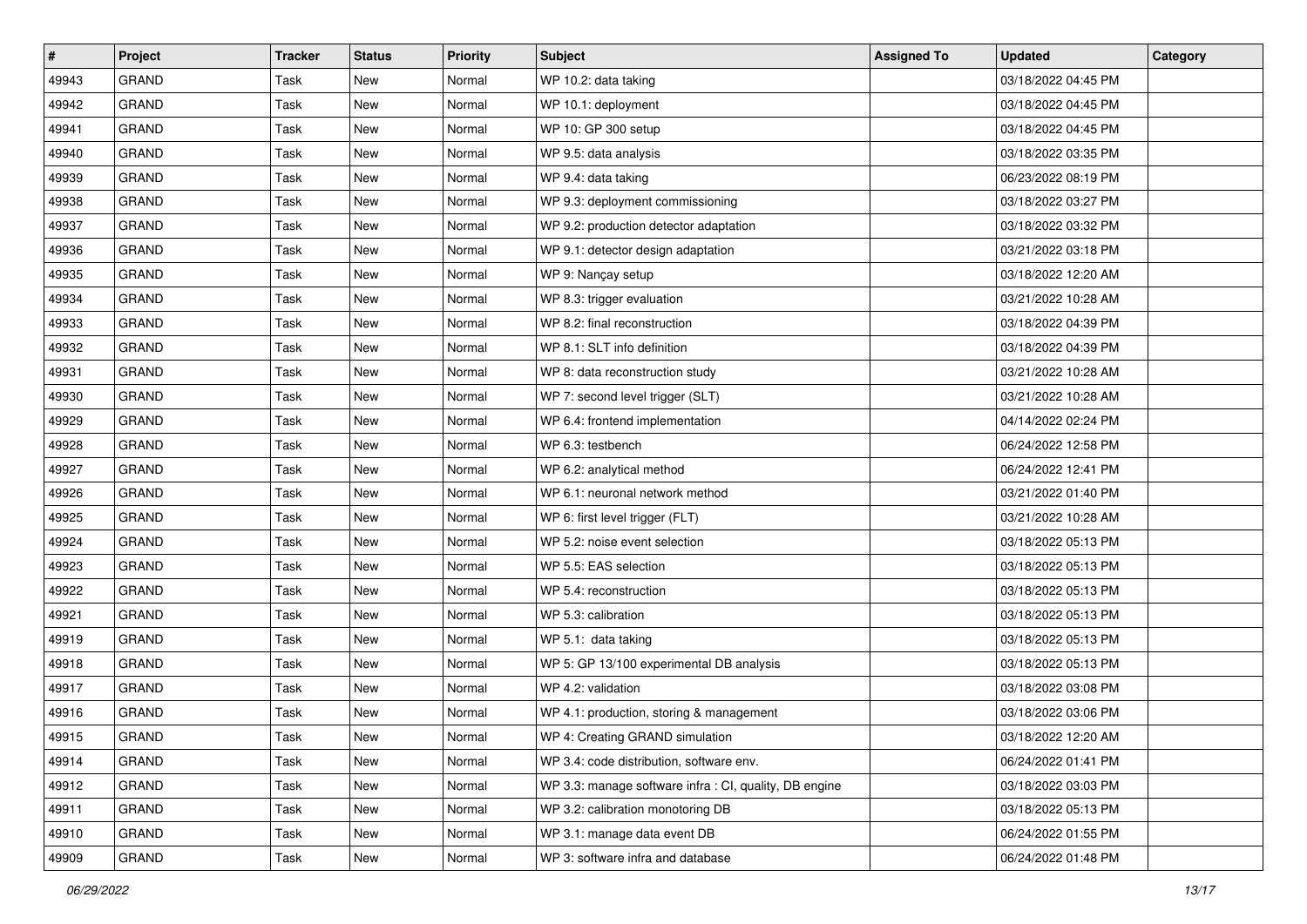| $\pmb{\#}$ | <b>Project</b> | <b>Tracker</b> | <b>Status</b> | <b>Priority</b> | <b>Subject</b>                                                                           | <b>Assigned To</b> | <b>Updated</b>      | Category |
|------------|----------------|----------------|---------------|-----------------|------------------------------------------------------------------------------------------|--------------------|---------------------|----------|
| 49908      | <b>GRAND</b>   | Task           | New           | Normal          | WP 1.3 : LPNHE WP coordination                                                           | Martineau Olivier  | 03/20/2022 05:35 PM |          |
| 49906      | <b>GRAND</b>   | Task           | <b>New</b>    | Normal          | WP 1.1: finance                                                                          |                    | 03/18/2022 05:13 PM |          |
| 49905      | <b>GRAND</b>   | Task           | <b>New</b>    | Normal          | WP 1: GRAND management                                                                   |                    | 03/18/2022 05:13 PM |          |
| 49904      | <b>GRAND</b>   | Task           | <b>New</b>    | Normal          | WP 2.9: detector monotoring                                                              |                    | 03/18/2022 05:13 PM |          |
| 49903      | <b>GRAND</b>   | Task           | <b>New</b>    | Normal          | WP 2.8: detector calibration                                                             |                    | 03/18/2022 05:13 PM |          |
| 49902      | <b>GRAND</b>   | Task           | <b>New</b>    | Normal          | WP 2.7: code quality and documentation                                                   | Colley Jean-Marc   | 03/18/2022 05:13 PM |          |
| 49901      | <b>GRAND</b>   | Task           | <b>New</b>    | Normal          | WP 2.6: common tools                                                                     |                    | 03/18/2022 05:13 PM |          |
| 49900      | <b>GRAND</b>   | Task           | New           | Normal          | WP 2.5: reconstruction method                                                            |                    | 03/18/2022 02:57 PM |          |
| 49899      | <b>GRAND</b>   | Task           | <b>New</b>    | Normal          | WP 2.4: antenna network simulation                                                       |                    | 06/24/2022 02:48 PM |          |
| 49898      | <b>GRAND</b>   | Task           | <b>New</b>    | Normal          | WP 2.3: unit detector modeling and coding                                                |                    | 06/24/2022 02:11 PM |          |
| 49897      | <b>GRAND</b>   | Task           | <b>New</b>    | Normal          | WP 2.2: input output format fie                                                          |                    | 03/18/2022 12:22 AM |          |
| 49896      | <b>GRAND</b>   | <b>Task</b>    | <b>New</b>    | Normal          | WP 2.1: software architecture and optimization                                           |                    | 03/18/2022 05:13 PM |          |
| 49895      | <b>GRAND</b>   | Task           | <b>New</b>    | Normal          | WP 2: GRANDLIB modelization and software                                                 |                    | 06/24/2022 02:48 PM |          |
| 49890      | PyROS          | Task           | <b>New</b>    | Normal          | Global Start & Stop (safe)                                                               |                    | 03/16/2022 04:52 PM |          |
| 49889      | PyROS          | Task           | <b>New</b>    | Normal          | Backup                                                                                   |                    | 03/16/2022 04:49 PM |          |
| 49888      | PyROS          | Task           | <b>New</b>    | Normal          | Firewall                                                                                 |                    | 03/16/2022 04:48 PM |          |
| 49887      | PyROS          | Task           | <b>New</b>    | Normal          | Hardware                                                                                 |                    | 03/16/2022 04:47 PM |          |
| 49886      | PyROS          | Task           | <b>New</b>    | Normal          | System watch (Nagios, )                                                                  |                    | 03/16/2022 04:47 PM |          |
| 49885      | PyROS          | Task           | <b>New</b>    | Normal          | Network                                                                                  |                    | 03/16/2022 04:46 PM |          |
| 49878      | PyROS          | Task           | <b>New</b>    | Normal          | SF02-SCP integration - Lancement auto de l'agent de<br>gestion du SP lifecycle           |                    | 06/28/2022 10:04 PM |          |
| 49876      | PyROS          | Task           | <b>New</b>    | Normal          | Guitastro integration                                                                    |                    | 03/16/2022 07:28 AM |          |
| 49875      | PyROS          | Task           | <b>New</b>    | Normal          | (classic) Installation Guitastro & dependencies                                          |                    | 03/16/2022 07:27 AM |          |
| 49874      | <b>PyROS</b>   | Task           | New           | Normal          | (docker) Installation Guitastro & dependencies                                           |                    | 06/28/2022 10:11 PM |          |
| 49872      | PyROS          | <b>Task</b>    | <b>New</b>    | Normal          | Restauration de la config par défaut                                                     |                    | 03/15/2022 11:10 PM |          |
| 49871      | PyROS          | Task           | <b>New</b>    | Normal          | Config par défaut (à définir)                                                            |                    | 03/15/2022 11:11 PM |          |
| 49870      | PyROS          | Task           | New           | Normal          | Config générale : logo, pagination, couleurs, options<br>générales, options par feature, |                    | 03/15/2022 11:11 PM |          |
| 49546      | PyROS          | Task           | In progress   | Normal          | Documentation (pyros_api)                                                                | Koralewski Alexis  | 02/24/2022 02:33 PM |          |
| 49545      | PyROS          | Task           | In progress   | Normal          | Script development (pyros_api)                                                           | Koralewski Alexis  | 02/24/2022 02:33 PM |          |
| 49543      | PyROS          | Task           | New           | Normal          | Users View (list & 1)                                                                    |                    | 02/23/2022 06:06 PM |          |
| 49541      | PyROS          | Task           | New           | Normal          | API REST (website scripting via pyros api.py script)                                     | Koralewski Alexis  | 06/29/2022 07:26 AM |          |
| 49478      | PyROS          | Task           | New           | Normal          | Test                                                                                     | Koralewski Alexis  | 02/22/2022 12:25 PM |          |
| 49272      | PyROS          | Task           | In progress   | Normal          | Tooltips                                                                                 | Koralewski Alexis  | 02/17/2022 01:59 PM |          |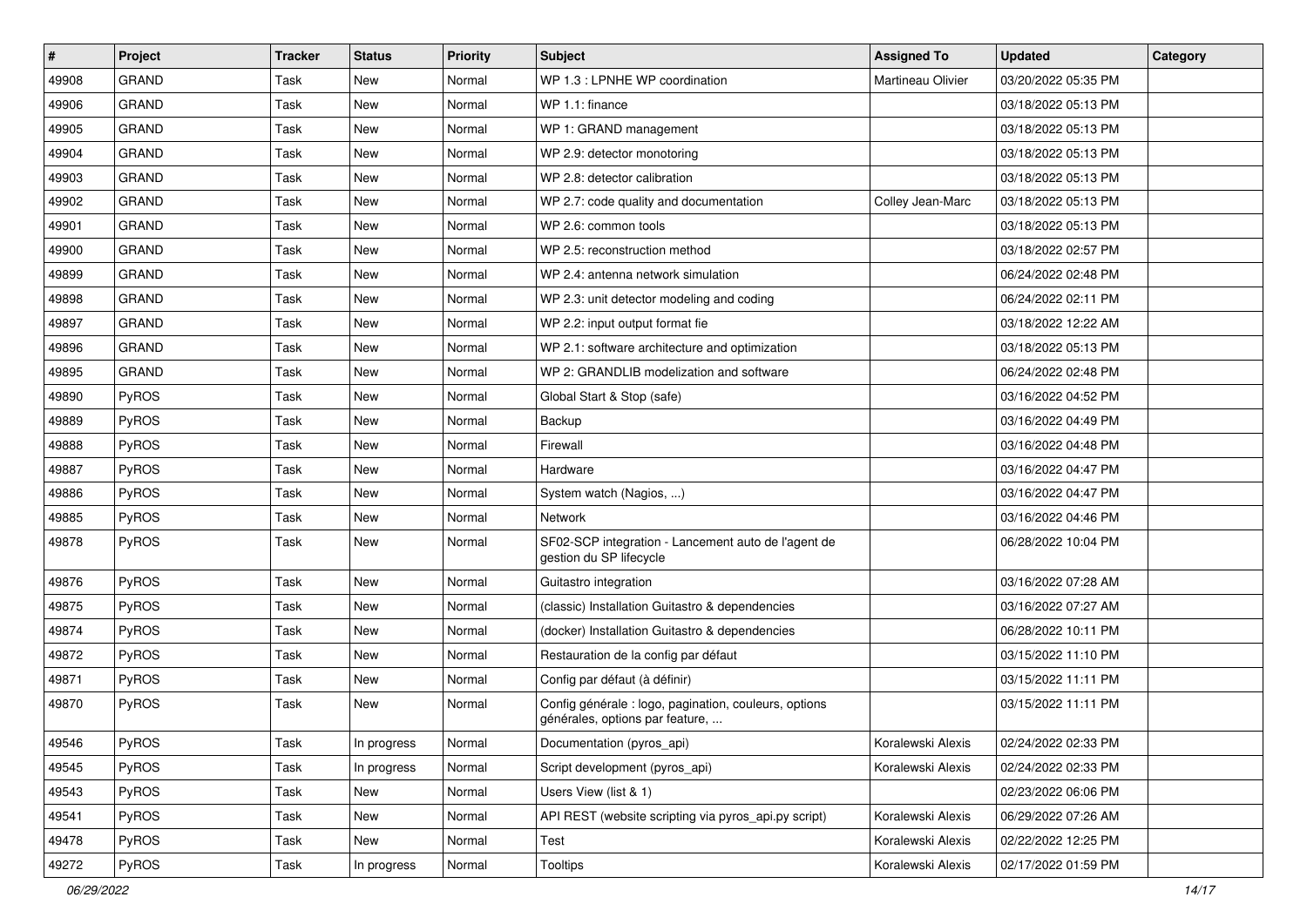| $\vert$ # | Project      | <b>Tracker</b> | <b>Status</b> | Priority | <b>Subject</b>                                                                             | <b>Assigned To</b> | <b>Updated</b>      | Category |
|-----------|--------------|----------------|---------------|----------|--------------------------------------------------------------------------------------------|--------------------|---------------------|----------|
| 49262     | PyROS        | Task           | In progress   | Normal   | Sequence Validation                                                                        |                    | 02/03/2022 02:50 PM |          |
| 49258     | <b>PyROS</b> | Task           | In progress   | Normal   | from IMPORT (upload) Seq (from yaml file)                                                  | Koralewski Alexis  | 02/23/2022 12:02 PM |          |
| 49253     | PyROS        | Task           | New           | Normal   | READ 1 & list                                                                              |                    | 02/21/2022 03:21 PM |          |
| 49252     | PyROS        | Task           | <b>New</b>    | Normal   | <b>WEB FORM</b>                                                                            |                    | 02/17/2022 01:59 PM |          |
| 49251     | PyROS        | Task           | New           | Normal   | Test                                                                                       | Koralewski Alexis  | 02/22/2022 02:59 PM |          |
| 49250     | PyROS        | Task           | New           | Normal   | <b>CREATE/UPDATE Sequence</b>                                                              |                    | 02/23/2022 12:02 PM |          |
| 49249     | PyROS        | Task           | In progress   | Normal   | General Menu for this feature                                                              |                    | 02/03/2022 09:39 AM |          |
| 49247     | PyROS        | Task           | New           | Normal   | State diagram (doc)                                                                        |                    | 02/03/2022 09:34 AM |          |
| 49246     | PyROS        | Task           | New           | Normal   | Sequence Lifecycle (status)                                                                |                    | 02/03/2022 09:34 AM |          |
| 49228     | <b>PyROS</b> | Task           | In progress   | Normal   | Correction de l'orientation de l'image (est à gauche, nord<br>en haut)                     | Klotz Alain        | 02/02/2022 02:56 PM |          |
| 49227     | PyROS        | Task           | <b>New</b>    | Normal   | Corrections cosmétiques (de pixels)                                                        | Klotz Alain        | 02/02/2022 02:19 PM |          |
| 49226     | PyROS        | Task           | In progress   | Normal   | Correction de l'image par le flat                                                          | Klotz Alain        | 02/02/2022 02:56 PM |          |
| 49225     | PyROS        | Task           | In progress   | Normal   | Correction de l'image par le dark (+ bias)                                                 | Klotz Alain        | 02/02/2022 02:56 PM |          |
| 49224     | PyROS        | Task           | <b>New</b>    | Normal   | Choisir le bias, le flat, et le dark (en fn des metadata)                                  | Klotz Alain        | 02/02/2022 02:19 PM |          |
| 49223     | <b>PyROS</b> | Task           | In progress   | Normal   | Groupes                                                                                    | Klotz Alain        | 02/02/2022 02:38 PM |          |
| 49222     | PyROS        | Task           | In progress   | Normal   | Traitement d'un groupe d'images : début et fin de groupe                                   | Klotz Alain        | 02/02/2022 02:38 PM |          |
| 49221     | PyROS        | Task           | In progress   | Normal   | Recup metadata de l'image (dans la BD)                                                     | Klotz Alain        | 02/02/2022 02:38 PM |          |
| 49220     | PyROS        | Task           | In progress   | Normal   | Récup en-tête                                                                              | Klotz Alain        | 02/02/2022 02:38 PM |          |
| 49219     | <b>PyROS</b> | Task           | In progress   | Normal   | Nouvelle image                                                                             | Klotz Alain        | 02/02/2022 02:38 PM |          |
| 49218     | PyROS        | Task           | In progress   | Normal   | Détection des nouvelles images produites (système<br>asynchrone sur l'acquisition)         | Klotz Alain        | 02/02/2022 02:38 PM |          |
| 49217     | PyROS        | Task           | <b>New</b>    | Normal   | 5 - (L2) Critères de qualité d'image (+ json QUAL)                                         | Klotz Alain        | 02/02/2022 02:37 PM |          |
| 49216     | PyROS        | Task           | <b>New</b>    | Normal   | 4 - (L1c) - Combinaison d'images                                                           | Klotz Alain        | 02/02/2022 02:36 PM |          |
| 49215     | PyROS        | Task           | In progress   | Normal   | 3 - (L1b) - Reconnaissance du champ (lien entre pixels et<br>coord célestes) (+ json CATA) | Klotz Alain        | 02/02/2022 02:36 PM |          |
| 49214     | PyROS        | Task           | In progress   | Normal   | 2 - (L1a) - Pré-traitement de chaque image (dans l'ordre)<br>(fits RAW => fits CAL)        | Klotz Alain        | 02/02/2022 02:42 PM |          |
| 49213     | <b>PyROS</b> | Task           | In progress   | Normal   | 1 - (L0) - Récupération et organisation des images L0<br>(RAW fits)                        | Klotz Alain        | 02/02/2022 02:42 PM |          |
| 49210     | PyROS        | Task           | New           | Normal   | CONFIGURATION GENERALE                                                                     |                    | 03/15/2022 11:11 PM |          |
| 49162     | <b>PyROS</b> | Task           | <b>New</b>    | Normal   | Check sequence validity                                                                    | Klotz Alain        | 02/03/2022 10:23 AM |          |
| 49157     | PyROS        | Task           | New           | Normal   | Super Super Agent qui surveille l'ensemble des super<br>agents sur chaque noeud (?)        |                    | 01/31/2022 12:12 PM |          |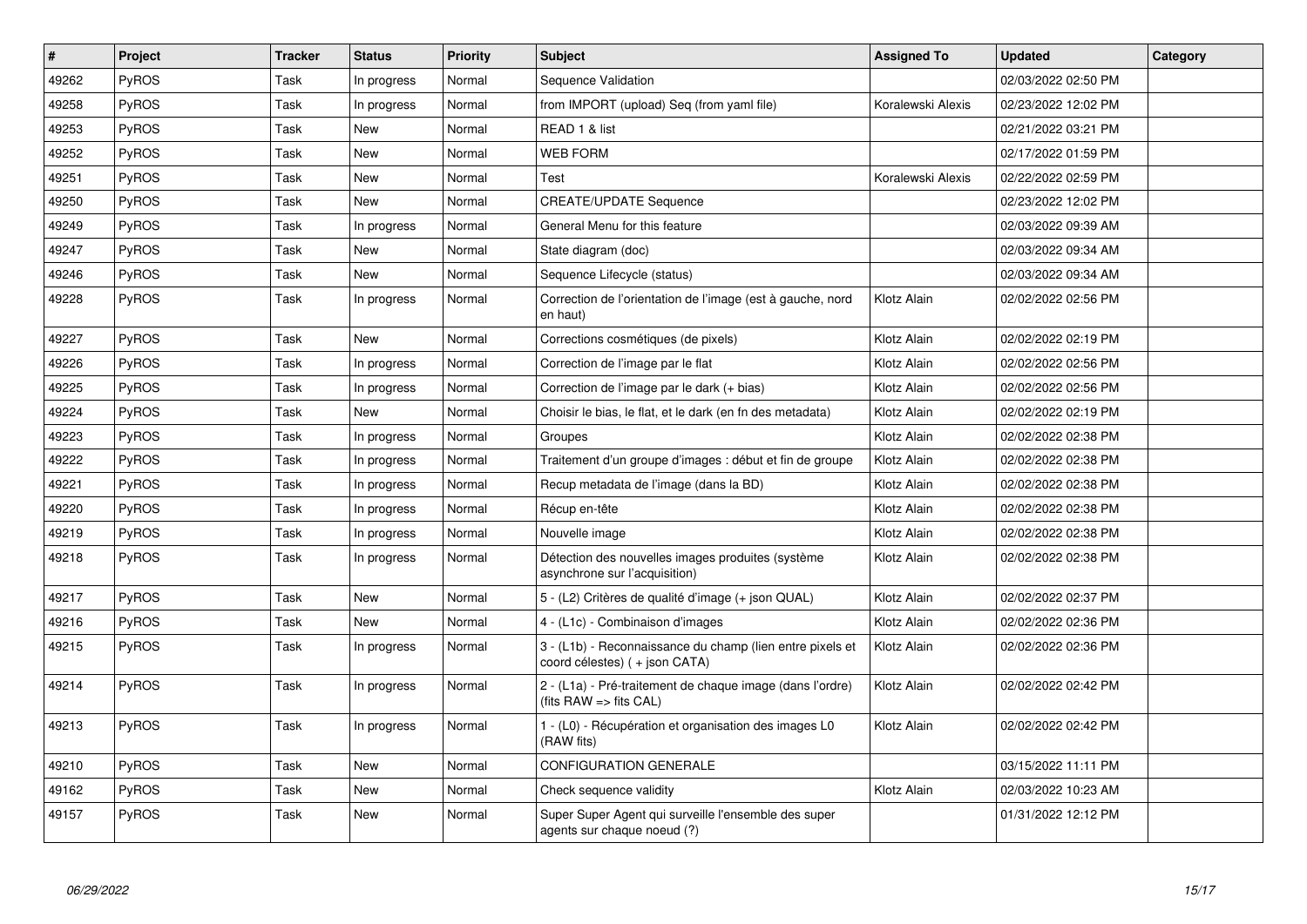| $\vert$ # | <b>Project</b> | <b>Tracker</b> | <b>Status</b> | <b>Priority</b> | <b>Subject</b>                                                                                                                           | <b>Assigned To</b>     | <b>Updated</b>      | Category |
|-----------|----------------|----------------|---------------|-----------------|------------------------------------------------------------------------------------------------------------------------------------------|------------------------|---------------------|----------|
| 49156     | PyROS          | Task           | <b>New</b>    | Normal          | Super Agent qui démarre et stoppe les autres agents, et<br>surveille leur bonne santé (les relance si besoin) => sur<br>chaque noeud (?) |                        | 01/31/2022 12:12 PM |          |
| 49155     | PyROS          | Task           | <b>New</b>    | Normal          | Architecture décentralisée en plusieurs noeuds<br>(communication via BD)                                                                 |                        | 01/31/2022 12:09 PM |          |
| 49152     | <b>PyROS</b>   | Task           | New           | Normal          | RUN/EXEC - Start & Stop software (et Agents)                                                                                             |                        | 05/24/2022 02:55 PM |          |
| 49151     | PyROS          | Task           | New           | Normal          | Script central (pyros.py)                                                                                                                |                        | 01/31/2022 11:36 AM |          |
| 49149     | PyROS          | Task           | New           | High            | SCRIPT RUN (PYROS/pyros.py) (uniquement pour la<br>partie execution)                                                                     |                        | 05/24/2022 02:55 PM |          |
| 49137     | PyROS          | Task           | New           | Normal          | Integration Guitastro lib                                                                                                                | Klotz Alain            | 02/02/2022 03:27 PM |          |
| 49136     | PyROS          | Task           | New           | Normal          | GF03-INFRA - Logging integration (general logs & agents)                                                                                 |                        | 06/29/2022 07:25 AM |          |
| 49135     | <b>PyROS</b>   | Task           | <b>New</b>    | Normal          | SF15-SST integration (agents, start, stop, commands)                                                                                     |                        | 06/29/2022 07:23 AM |          |
| 49134     | PyROS          | Task           | New           | Normal          | SF14-OBC integration                                                                                                                     |                        | 01/29/2022 12:52 AM |          |
| 49133     | PyROS          | Task           | <b>New</b>    | Normal          | SF13-IAF integration                                                                                                                     |                        | 01/29/2022 12:47 AM |          |
| 49132     | PyROS          | Task           | <b>New</b>    | Normal          | SF12-IAN integration                                                                                                                     |                        | 01/29/2022 12:48 AM |          |
| 49131     | PyROS          | Task           | New           | Normal          | SF11-IPC integration                                                                                                                     |                        | 01/29/2022 12:46 AM |          |
| 49130     | <b>PyROS</b>   | Task           | New           | Normal          | SF10-CAL integration                                                                                                                     |                        | 01/29/2022 12:46 AM |          |
| 49129     | PyROS          | Task           | New           | Normal          | SF09-CMC integration                                                                                                                     |                        | 01/29/2022 12:46 AM |          |
| 49128     | PyROS          | Task           | <b>New</b>    | Normal          | SF08-EXE integration                                                                                                                     |                        | 01/29/2022 12:45 AM |          |
| 49127     | PyROS          | Task           | New           | Normal          | SF07-PLN integration                                                                                                                     |                        | 01/29/2022 12:45 AM |          |
| 49126     | <b>PyROS</b>   | Task           | New           | Normal          | SF06-ALR integration                                                                                                                     |                        | 01/29/2022 12:45 AM |          |
| 49125     | PyROS          | Task           | New           | Normal          | SF05-SEQ integration                                                                                                                     |                        | 03/15/2022 11:03 PM |          |
| 49124     | PyROS          | Task           | New           | Normal          | SF04-SPV integration (AgentMajordome)                                                                                                    |                        | 06/29/2022 07:21 AM |          |
| 49123     | PyROS          | Task           | New           | Normal          | SF03-ENV integration                                                                                                                     |                        | 06/29/2022 07:20 AM |          |
| 49122     | <b>PyROS</b>   | Task           | New           | Normal          | SF02-SCP integration                                                                                                                     |                        | 01/29/2022 12:50 AM |          |
| 49121     | PyROS          | Task           | <b>New</b>    | Normal          | SF01-USR integration                                                                                                                     |                        | 01/29/2022 12:50 AM |          |
| 49120     | PyROS          | Task           | New           | Normal          | General Design (structure, design, responsive, CSS)                                                                                      |                        | 06/29/2022 07:18 AM |          |
| 48758     | LabInvent      | Task           | New           | Immediate       | Modifs demandées par C. Feugeade le 18/1/22                                                                                              | <b>Pallier Etienne</b> | 01/19/2022 04:22 PM |          |
| 48307     | <b>PyROS</b>   | Task           | New           | Normal          | Send, Receive, and Process Commands (Agent <=><br>Agent)                                                                                 |                        | 06/29/2022 07:33 AM |          |
| 48290     | PyROS          | Task           | <b>New</b>    | Normal          | Auto mode                                                                                                                                |                        | 12/14/2021 12:35 PM |          |
| 48289     | PyROS          | Task           | New           | Normal          | Entity (AgentDevice class)                                                                                                               |                        | 12/14/2021 12:32 PM |          |
| 48288     | PyROS          | Task           | <b>New</b>    | Normal          | Entity (DeviceController class)                                                                                                          |                        | 12/14/2021 12:31 PM |          |
| 48285     | PyROS          | Task           | New           | Normal          | Lancement auto et gestion du DeviceController associé                                                                                    |                        | 12/14/2021 12:22 PM |          |